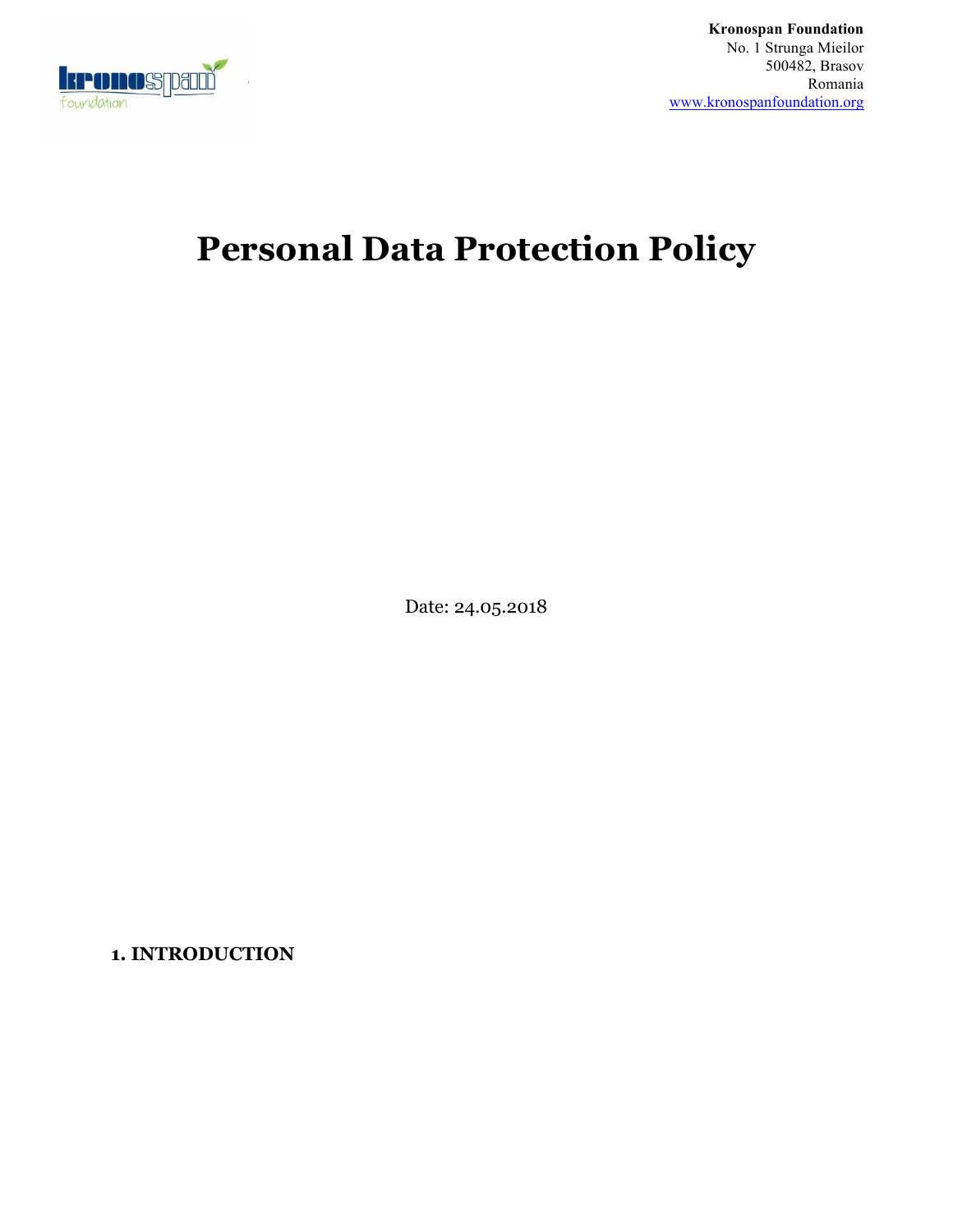

*This Personal data protection policy was drawn up in accordance with the Regulation (EU) 2016/679 of the European Parliament and of the Council of 27 April 2016, on the protection of individuals with regard to the processing of personal data and on the free movement of such data and repeal of Directive 95/46/CE ("GDPR") and of the Art. 29 working Group Guides, because, at the point when it was written, there wasn't any national law in this respect. Any regulation (either at the European level, or at the national level) can trigger the need to modify or supplement this policy.* 

This general data protection regulation:

- (i) applies to the processing by the KRONOSPAN FOUNDATION of the personal data by electronic means and by the classical archiving systems;
- (ii) doesn't apply to the obligations that KRONOSPAN FOUNDATION could have under the national legislation in the specific field of activity.

This general data protection regulation enters in force on 25 May 2018. By that date, KRONOSPAN FOUNDATION shall take the necessary measures to ensure compliance with it.

# **THE IMPLEMENTATION AND CORRECT APPLICATION OF THIS GENERAL DATA PROTECTION REGULATION SHALL BE STRICTLY MONITORED BY KRONOSPAN FOUNDATION**

**THE NON-COMPLIANCE WITH THIS GENERAL DATA PROTECTION POLICY CAN LEAD TO IMPORTANT FINANCIAL AND REPUTATIONAL LOSSES FOR KRONOSPAN FOUNDATION AND TO DISCIPLINARY CONSEQUENCES FOR THE EMPLOYEES IN CHARGE.** 

# **2. TERMINOLOGY**

In this General Data Protection Regulation, the following terms shall be defined as follows:

*"Supervisory Authority"* 

means the National Supervisory Authority of the Processing of Personal Data or any other authority entrusted with the responsibilities of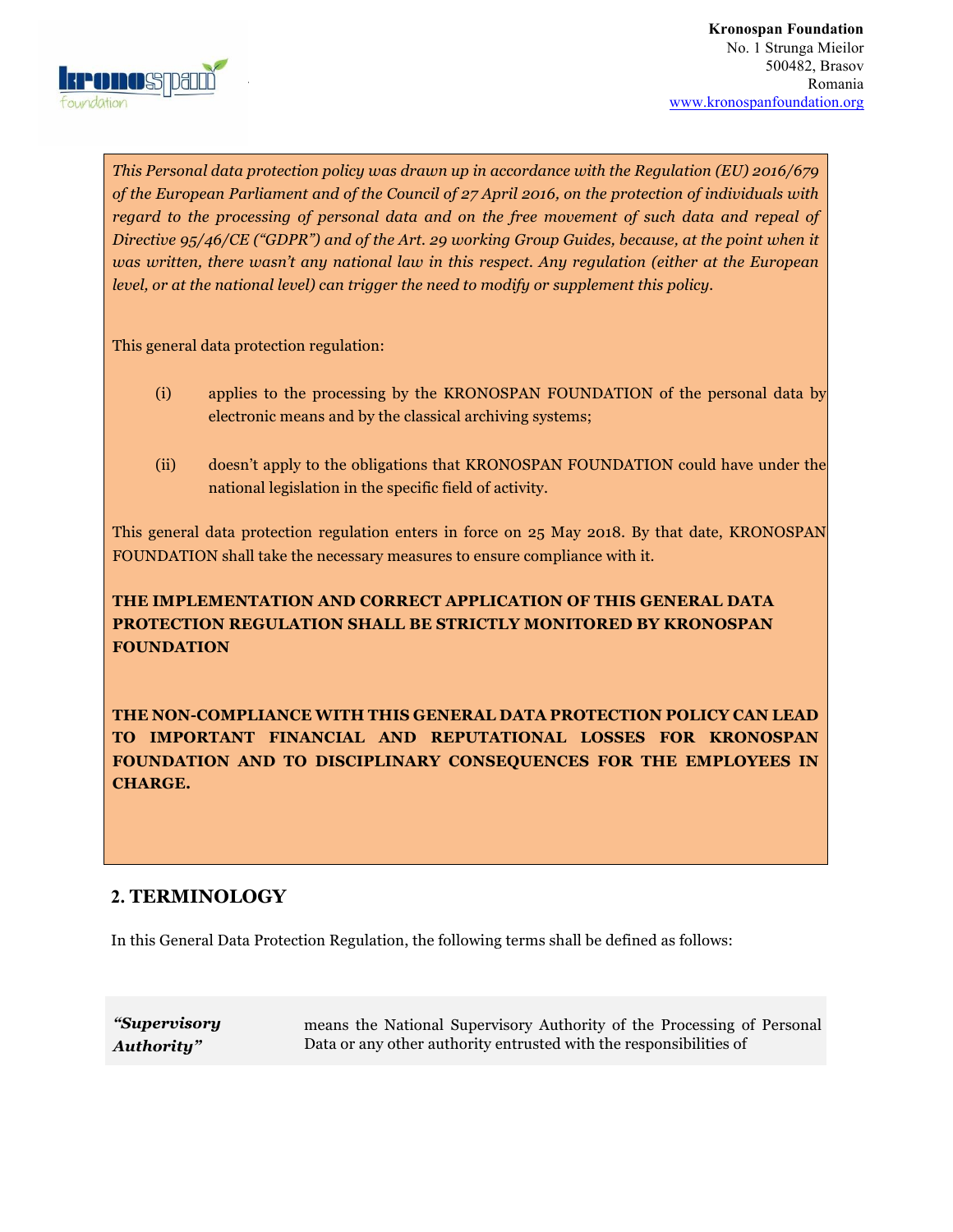

protection of the data under the Law on the protection of data of any Member State;

*"Special Categories of Personal Data" means the personal data revealing ethnic origin, political opinions, religious of Personal Data" meanwhich contributions meanwhich contributions meanwhich* or or philosophical beliefs, or trade union membership, and the processing of genetic data, biometric data, data concerning health or data concerning a natural person's sex life or sexual orientation;

*"Profiling"* means any form of automated processing of personal data consisting of the use of personal data to evaluate certain personal aspects relating to a natural person, in particular to analyse or predict aspects concerning that natural person's performance at work, economic situation, health, personal preferences, interests, reliability, behaviour, location or movements;

*"Personal data relating to criminal convictions and offences"*  means the personal data relating to criminal convictions, offences and/or pardons;

*"Personal data"* means any information relating to an identified or identifiable natural person, who is protected under the Law on data protection; for the purpose of this General Data Protection Regulation, Personal data include the personal data relating to criminal convictions and offences and the Special Categories of Personal Data;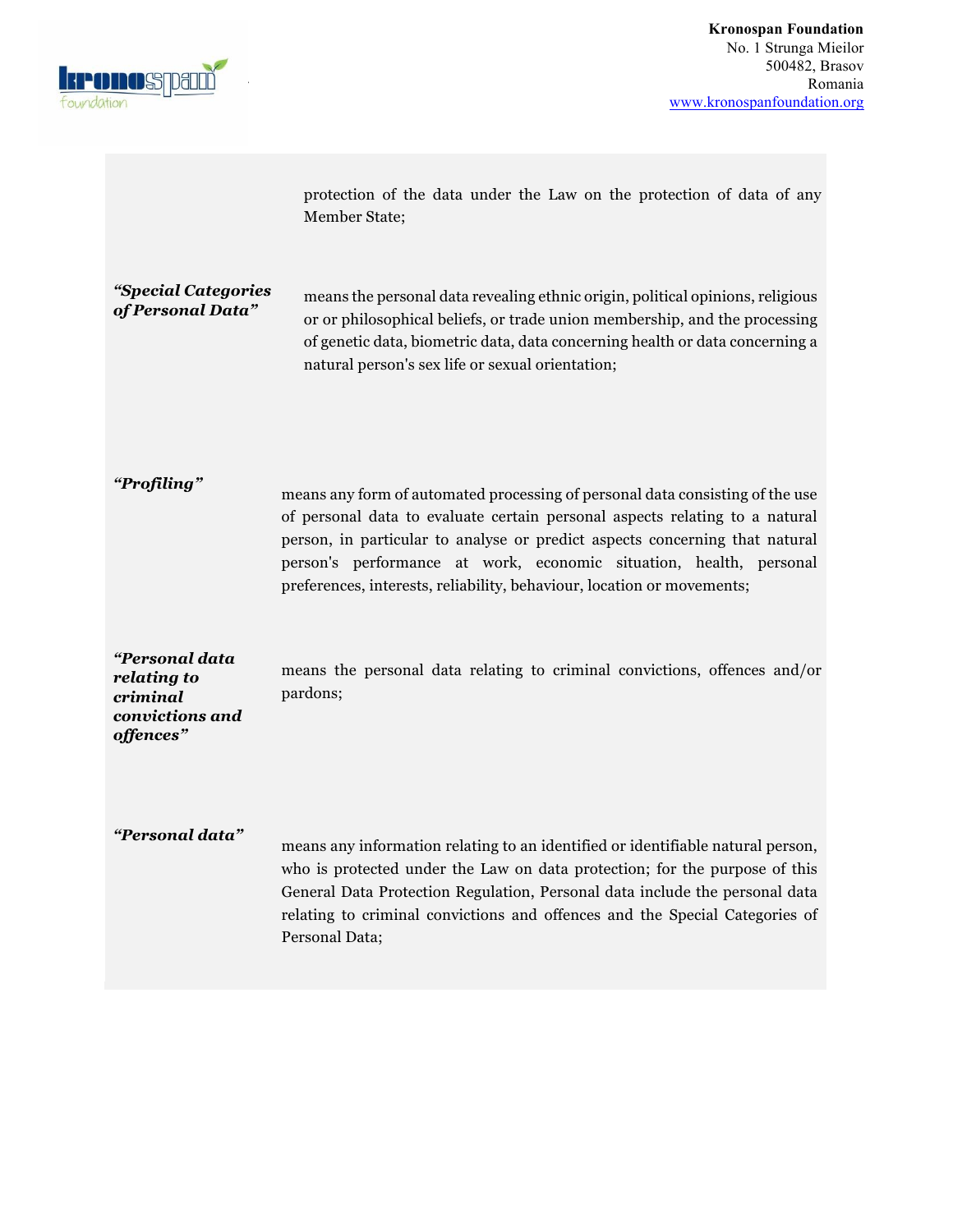

| "Records of<br>processing<br>activities" | are the records kept by KRONOSPAN FOUNDATION which ensure an<br>overview of all the processing activities (for example, what kind of categories of<br>Personal data are processed, by organisational units and which is the purpose<br>of the Processing);                                                                          |
|------------------------------------------|-------------------------------------------------------------------------------------------------------------------------------------------------------------------------------------------------------------------------------------------------------------------------------------------------------------------------------------|
| "GDPR"                                   | means the Regulation (EU) 2016/679 of the European Parliament and of the<br>Council of 27 April 2016, on the protection of individuals about the processing<br>of personal data and on the free movement of such data and repeal of Directive<br>95/46/CE;                                                                          |
|                                          |                                                                                                                                                                                                                                                                                                                                     |
| "Authorized<br>agent"                    | means an entity which processes personal data on behalf of the Operator;                                                                                                                                                                                                                                                            |
| "Data protection<br>legislation"         | means all the laws and regulations applicable in Romania, irrespective of<br>whether they represent primary legislation (like the national laws and/or<br>GDPR) or secondary legislation (like the Art. 29 Group Guides or any other<br>guides issued by the Supervisory authority), applicable to the Personal data<br>processing; |
| "Operator"                               | means the entity which determines the purposes and means of the processing<br>of personal data;                                                                                                                                                                                                                                     |
| "Data subject"                           | means an identified or identifiable individual referred to in Personal data; for<br>reasons relating to this policy, Data subjects can be employees, customers,<br>representatives of the business partners and any other natural persons whose<br>Personal data are processed by KRONOSPAN FOUNDATION;                             |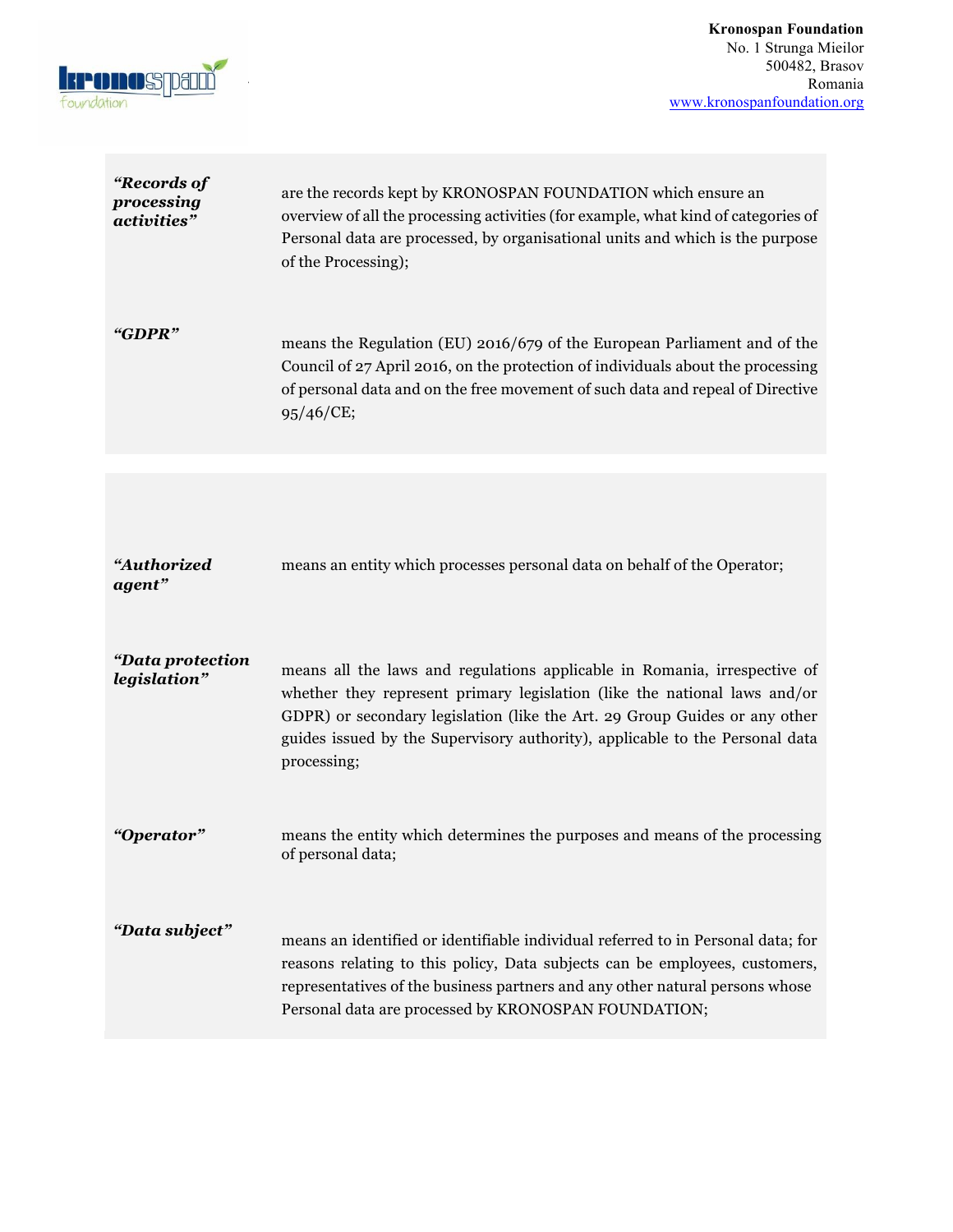

| "Processing"                              | means any operation or set of operations which is performed upon personal<br>data, whether or not by automatic means, such as collection, recording,<br>organisation, storage, adaptation or alteration, retrieval, consultation, use,<br>disclosure by transmission, dissemination or otherwise making available,<br>alignment or combination, blocking, erasure or destruction;               |
|-------------------------------------------|-------------------------------------------------------------------------------------------------------------------------------------------------------------------------------------------------------------------------------------------------------------------------------------------------------------------------------------------------------------------------------------------------|
| "Internal<br>procedure"                   | means all the proceedings, rules and internal policies of KRONOSPAN<br>FOUNDATION (irrespective of their name or object);                                                                                                                                                                                                                                                                       |
| "Automated<br>decision-making<br>process" | means a process in which the data entered are assessed exclusively by IT<br>devices, without the involvement of the natural persons, for example, in<br>accordance with pre-defined criteria/algorithms, the last decision made having<br>serious consequences for the Data subject;                                                                                                            |
| "Delegated agent"                         | means any person appointed by the Authorized agent to process the Personal<br>data on behalf of KRONOSPAN FOUNDATION;                                                                                                                                                                                                                                                                           |
| "Transfer"                                | means the disclosure or otherwise making available to third parties (including<br>by Delegated proxies) of the Personal data, either by the transmission of the<br>Personal data to that third party, either by allowing the access to these data by<br>other means; the storage and safety copying shall be considered transfer for the<br>purpose of this General Data Protection Regulation. |

# **3. GENERAL PRINCIPLES**

## **3.1. Data protection legislation imposes to KRONOSPAN FOUNDATION the compliance with the following principles:**

| Legality, fairness and | Personal data shall be processed in accordance with the law, fairly and                    |
|------------------------|--------------------------------------------------------------------------------------------|
| transparency           | transparently in relation with the Data subject.                                           |
| Purpose limitation     | Personal data shall be collected only for determined, explicit and legitimate<br>purposes. |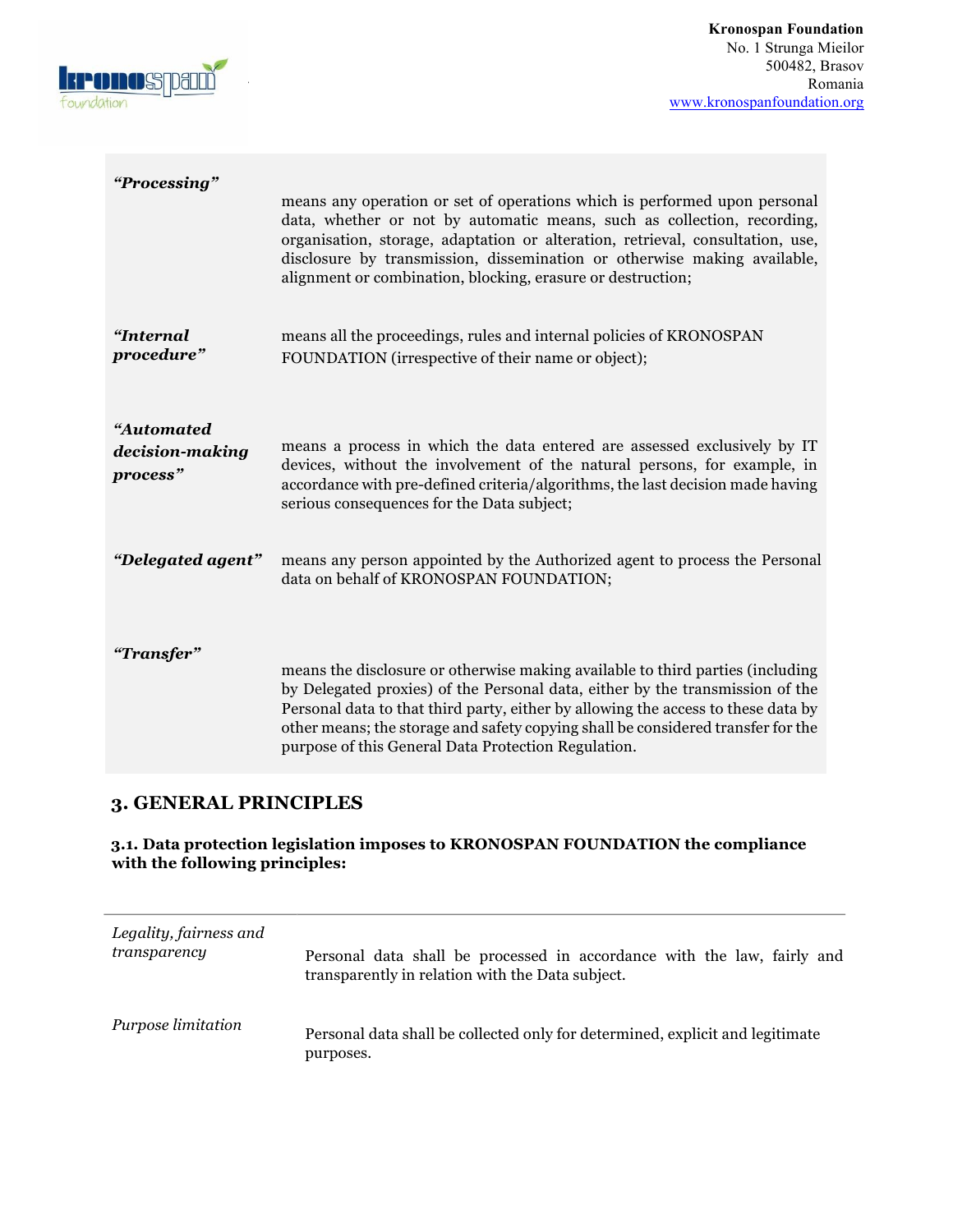

|                                  | Personal data shall be adequate, relevant and limited to that which is necessary<br>in relation to the purposes for which they are processed.                                                                                                                                           |
|----------------------------------|-----------------------------------------------------------------------------------------------------------------------------------------------------------------------------------------------------------------------------------------------------------------------------------------|
| Data minimisation                | Personal data shall be precis e and, whenever necessary, updated.                                                                                                                                                                                                                       |
| Precision                        |                                                                                                                                                                                                                                                                                         |
|                                  |                                                                                                                                                                                                                                                                                         |
| Storage time limit               | Personal data shall be kept in a form which permits identification of data subjects for<br>no longer than is necessary for the purposes for which the data were collected or for<br>which they are further processed.                                                                   |
| Integrity and<br>confidentiality | Personal data shall be processed in a manner which should ensure them the protection<br>against unauthorized or illegal processing, as well as against accidental loss,<br>destruction or deterioration and by the use of appropriate technical, organisational<br>and safety measures. |
| Responsibility                   | KRONOSPAN FOUNDATION, in its capacity as an Operator, shall be responsible for<br>the compliance with the Personal data law and shall demonstrate the compliance with<br>this law.                                                                                                      |

3.2 The protection of personal data is the responsibility of each employee of KRONOSPAN FOUNDATION

- 3.3 The staff of KRONOSPAN FOUNDATION shall carefully manage the Personal data. The following basic rules are mandatory:
- (i) KRONOSPAN FOUNDATION processes Personal data for determined purposes; the purpose of Processing has a legal basis;
- (ii) KRONOSPAN FOUNDATION shall act transparently with the data subjects; KRONOSPAN FOUNDATION informs the natural persons about what they do with the Personal data (irrespective of the capacity of the data subject); the fact that KRONOSPAN FOUNDATION obtains the personal data of a natural person who represents a legal person or who is the employee of a legal person doesn't mean that the personal data belonging to this person are less important or are exempted from protection;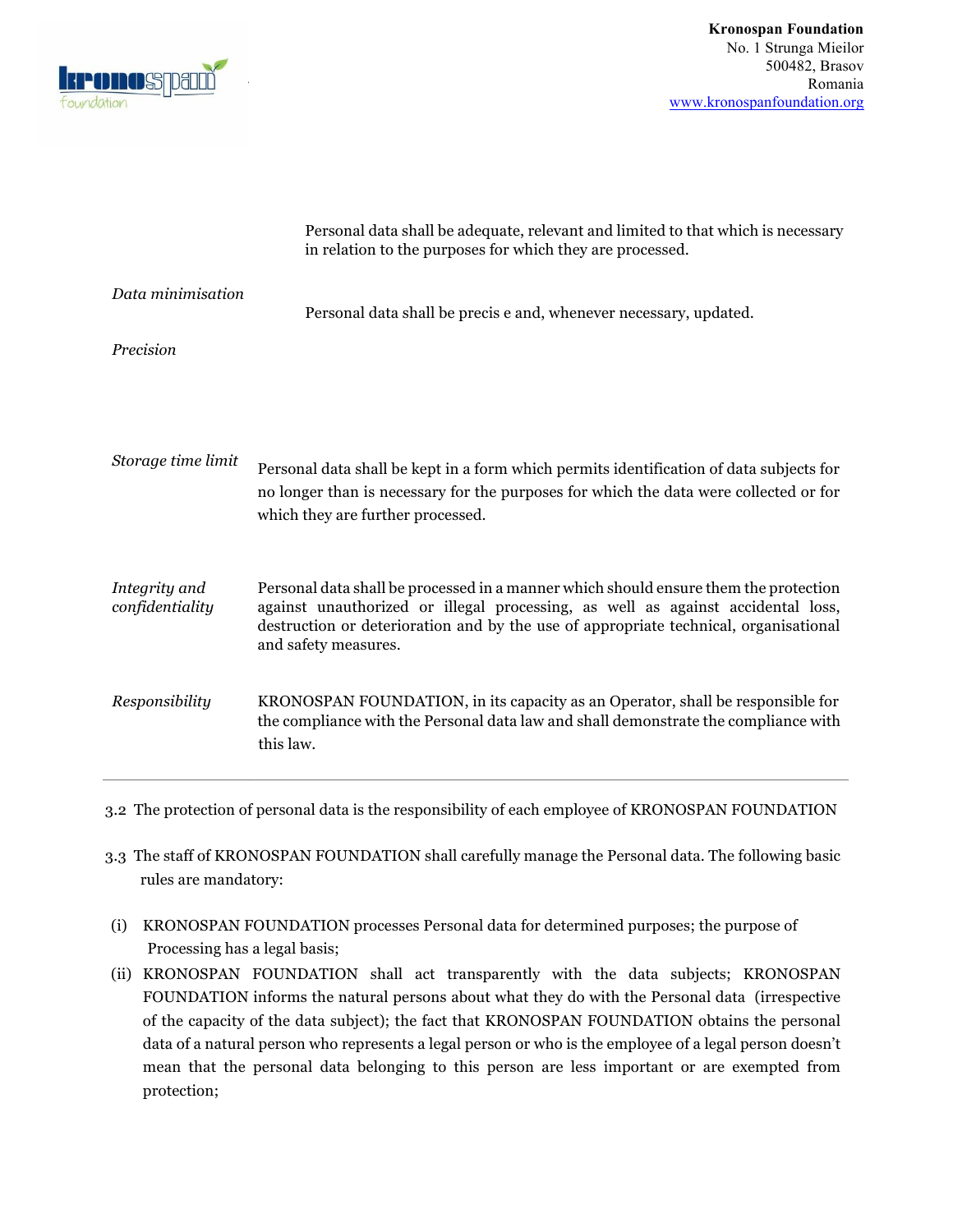

- (iii) KRONOSPAN FOUNDATION uses Special categories of personal data and Personal data relating to criminal convictions and offences, as they are defined below, only if this is necessary and only if this is expressly allowed;
- (iv) KRONOSPAN FOUNDATION will use its best endeavours for the Personal data to be current, complete and precise, as the case may be, in accordance with the Processing purposes;
- (v) KRONOSPAN FOUNDATION treats seriously any request relating to Personal data, allowing the Data subjects to correct, erase or restrict the processing of their personal data;
- (vi) KRONOSPAN FOUNDATION protects personal data from losses, changes, unauthorized disclosures or accesses.

# **4. THE PURPOSES OF THE PROCESSING**

- **KRONOSPAN FOUNDATION holds an inventory of the Processing purposes** 

- **The processing purposes are listed exhaustively in the Records of processing activities** 

- **Each processing purpose has a valid legal basis and it directly refers to the KRONOSPAN FOUNDATION activities. Personal data processing must be performed in strict compliance with the purposes of the processing.**

#### **4.1 Detailed purposes of processing**

#### **4.1.1 As a general rule, KRONOSPAN FOUNDATION processes personal data in the following situations:**

- (i) when a data subject: (a) sends to KRONOSPAN FOUNDATION any form, document, or information relating to its interactions and/or transactions with KRONOSPAN FOUNDATION (b) uses or purchases the products of KRONOSPAN FOUNDATION.; or (iii) concludes a contract (a labour contract included) with KRONOSPAN FOUNDATION;
- (ii) when a data subject interacts with the staff of KRONOSPAN FOUNDATION., including the persons in charge with customer relationships, the persons in charge with the technical advice or any other representatives, for example, by telephone, letters, fax, meetings in person or emeetings;
- (iii) when images of a data subject are caught on surveillance camera by KRONOSPAN FOUNDATION while the data subject is on the premises of KRONOSPAN FOUNDATION;
- (iv) if applicable, when a data subject requests to be contacted by KRONOSPAN FOUNDATION., to be included in an e-mail or any other lists with correspondence data, or when the data subject responds to the request of KRONOSPAN FOUNDATION for the supply of supplementary personal data;
- (v) when a data subject interacts with KRONOSPAN FOUNDATION by means of the online platforms;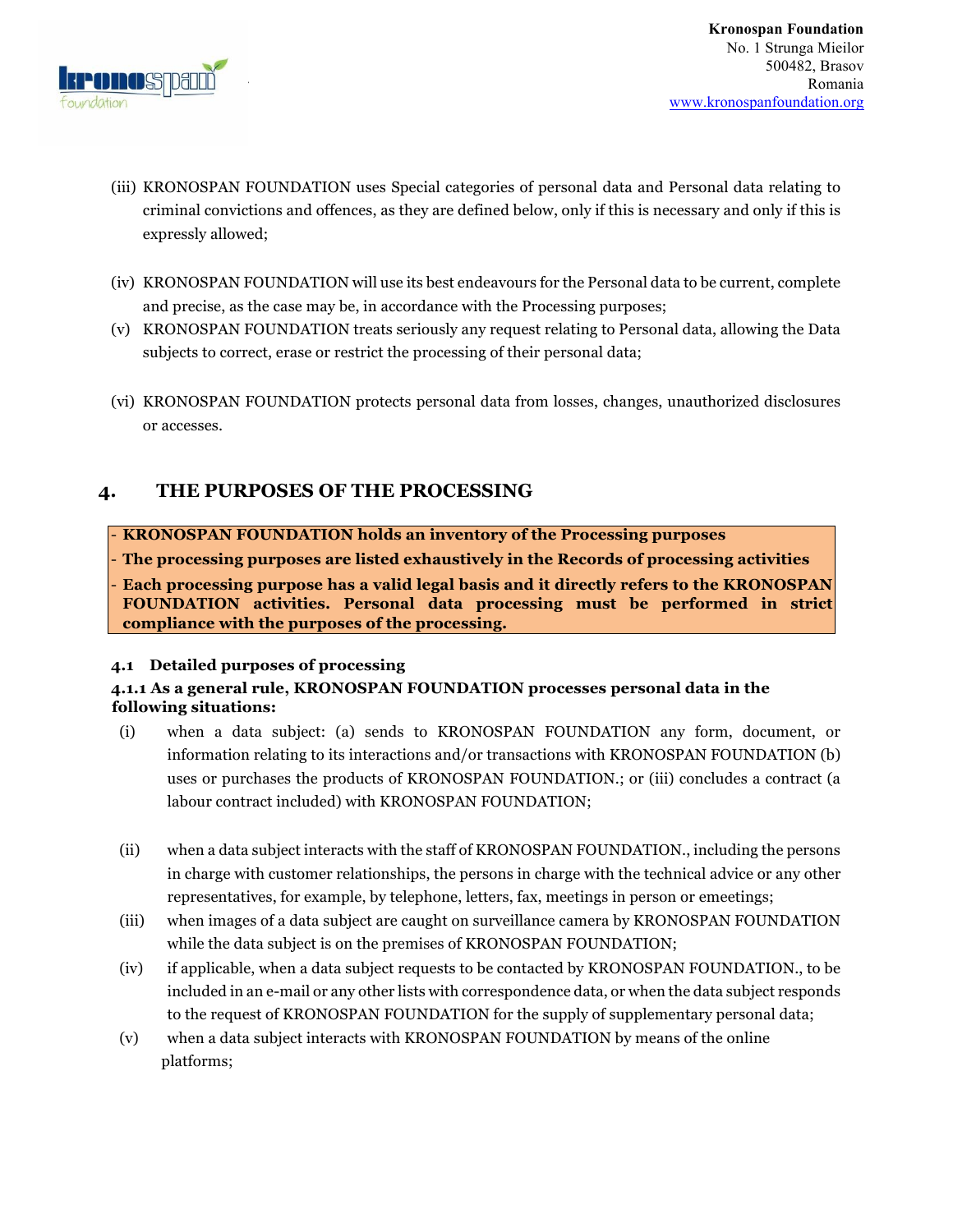

- (vi) when KRONOSPAN FOUNDATION acts for the prevention or investigation of a suspicion of fraud, illegal activities, omissions or of an inappropriate behaviour relating to the relation of a data subject with KRONOSPAN FOUNDATION;
- (vii) when KRONOSPAN FOUNDATION observes or acts in accordance with the request of any competent public authority or institution or when it responds to the requests of information from their behalf;
- (viii) when KRONOSPAN FOUNDATION makes the tax, financial, regulatory, management report of risks (including the monitoring of exposure to risk) and the audit report;
- (ix) when KRONOSPAN FOUNDATION seeks information about the data subject or receives the personal data of the data subject from a third person (for example, from business partners, from the current employer of the data subject or from public authorities) and it uses these data relating to the relationship of the Data subject with KRONOSPAN FOUNDATION
- (x) when a data subject sends his/her personal data or the personal data of a third person (for example, information about the members of his/her family and/or employees etc.) to KRONOSPAN FOUNDATION for any reason.

#### **4.1.2 All the activities listed above are labelled as purposes of Processing and are listed in the Records of processing activities.**

#### **4.2 The legal basis of the processing**

4.2.1 The legal basis of the purposes of the processing by KRONOSPAN FOUNDATION are the following:

| <b>CONSENT</b>                      |      | The data subject gave his/her consent to the processing.                                                                                                                                                                                                                            |
|-------------------------------------|------|-------------------------------------------------------------------------------------------------------------------------------------------------------------------------------------------------------------------------------------------------------------------------------------|
| PERFORMANCE OF A<br><b>CONTRACT</b> | (ii) | Processing is necessary:<br>(i) for a contract which the data subject concluded in his/her own name<br>or as a representative of a contractor; or<br>since the data subject, directly or as representative of a contractor, has<br>taken steps before the conclusion of a contract. |
|                                     |      |                                                                                                                                                                                                                                                                                     |
| COMPLIANCE WITH LEGAL               |      | Processing is necessary since there is a legal obligation for                                                                                                                                                                                                                       |

*OBLIGATIONS* KRONOSPAN FOUNDATION *LEGITIMATE INTEREST* Processing complies with the conditions of "the legitimate interest".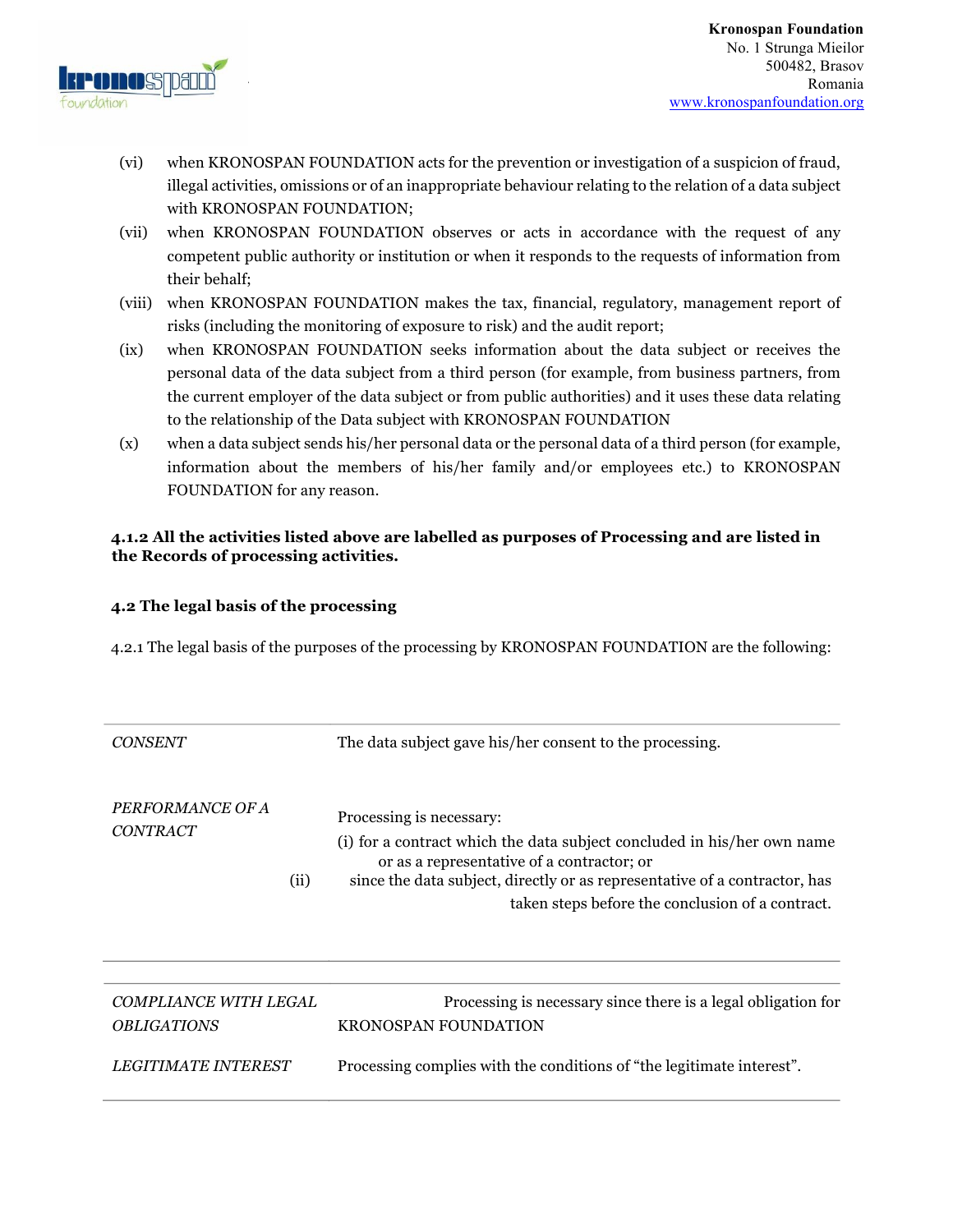

4.2.2 The reason for each of the purposes of the processing is listed in the records of the processing activities

### **4.3 Minimisation of processed personal data**

#### **4.3.1** The purposes of processing are limited to certain categories of data subject and to certain categories of personal data (data minimisation).

4.3.2 The purposes of Processing refer to personal data which are included neither in the special categories of personal data, nor in the field of personal data relating to criminal convictions and offences.

- 4.3.3 Processing involving special categories of personal data must be avoided as much as possible, except for the cases in which it is expressly requested by legal provisions or by internal proceedings.
- 4.3.4 Also, processing of personal data relating to criminal convictions and offences must be avoided as much as possible, except for the cases in which it is expressly requested by legal provisions.
- 4.3.5 Any additional personal data, other than the personal data expressly listed in the records of processing and other than the personal data listed in the internal proceedings, cannot be requested from the data subject without the prior authorization from behalf of the person in charge with the compliance of the data protection.
- 4.3.6 All the additional personal data, other than the personal data expressly listed in the records of processing by KRONOSPAN FOUNDATION and other than the personal data listed in the internal proceedings, which were obtained by KRONOSPAN FOUNDATION (either intentionally, or unexpectedly) from another source than the data subject, constitutes an incident of infringement of the data security, and it must be brought to the attention of the person in charge with the compliance of the data protection as soon as possible.

#### **4.4 Accuracy and confidentiality of the processed personal data**

4.4.1 All the personal data collected by KRONOSPAN FOUNDATION relating to any of the purposes of the processing must be accurate. The staff of KRONOSPAN FOUNDATION must ensure that the personal data directly or indirectly obtained personal data directly or indirectly obtained from the data subjects are verified in so far as possible.

4.4.2.The integrity and confidentiality of processed personal data are mandatory. The KRONOSPAN FOUNDATION staff shall ensure that the personal data obtained directly or indirectly from the data subject are kept in safety conditions or accessed only for their processing, as they are detailed in the records of processing. In this regard, KRONOSPAN FOUNDATION shall ensure the access of its staff to the personal data to the extent needed for the performance of their duties.

#### **4.5. Storage limit of personal data**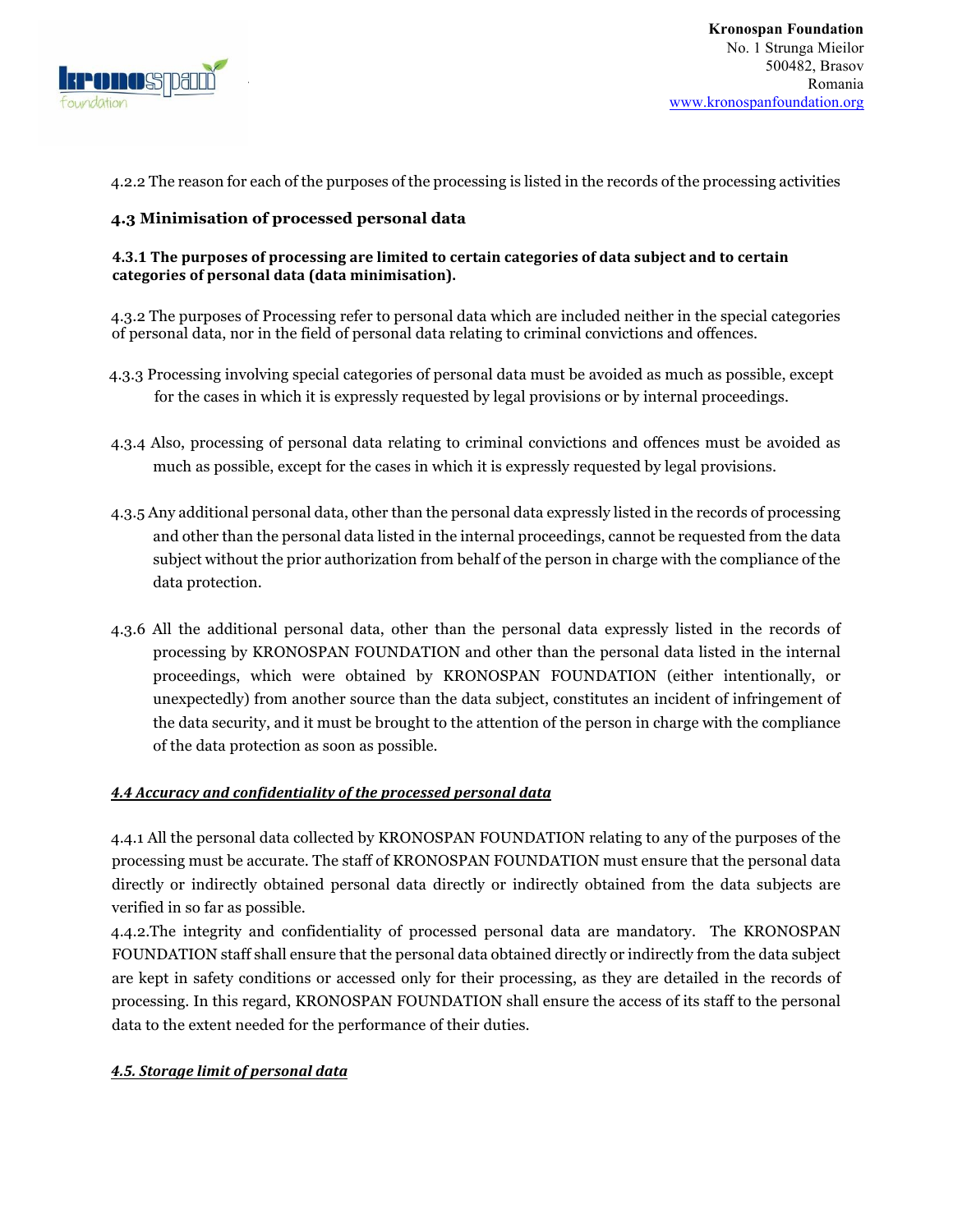

**4.5.1** According to the purpose of processing, the personal data processed by KRONOSPAN FOUNDATION are kept either physically or electronically (or both):

- (i) for the period necessary for the fulfilment of the purpose of processing; or
- (ii) in so far as necessary, for complying with the applicable legal requirements, for the period stipulated by a legal provision; or
- (iii) as specified, considering the applicable limitation period.

4.5.2. KRONOSPAN FOUNDATION has drawn up and implemented internal archiving rules which establish the time limit for keeping the documents (irrespective of their form and title and irrespective of the fact that these documents contain or not personal data).

4.5.3 The KRONOSPAN FOUNDATION staff must analyse the personal data stored in the activity carried out by reference to the internal archiving rules and must take the necessary measures relating to keeping or erasing this personal data, in compliance with the applicable legal provisions.

#### **4.6.Change of the purpose of processing**

4.6.1 Generally, personal data shall be used only for the purposes of the processing for which they were initially collected (initial purpose). Personal data can be processed by KRONOSPAN FOUNDATION in a manner different from the initial purpose (secondary purpose) only if the initial and the secondary purpose are closely connected.

4.6.2. The use of personal data is generally allowed in the following secondary purposes:

- (i) determining the risk profile of the data subject or of the Foundation which he/she represents;
- (ii) internal audits or investigations;
- (iii) settlement of disputes;
- (iv) drawing up the necessary legal reports.

4.6.3. Any processing of personal data outside the purposes of the processing established in the records of processing shall be immediately stopped, and the situation shall be communicated to the person in charge with the compliance of the data protection as soon as possible.

4.6.4.Any change in the purposes of the initial processing shall be carefully assessed and, in case of doubt, the KRONOSPAN FOUNDATION staff shall inform the person in charge with the compliance of the data protection before continuing any other processing.

#### *4.7.Transfer of personal data*

4.7.1. In its current activity, KRONOSPAN FOUNDATION shall transfer personal data to other countries or international/foreign organizations only if in that country or international/foreign organization, there are adequate protection measures for data safety. When it transfers personal data in a country outside the European Economic Area, KRONOSPAN FOUNDATION shall give adequate guarantees for the protection of the data entered by the contract concluded with that natural person, legal person or international organization.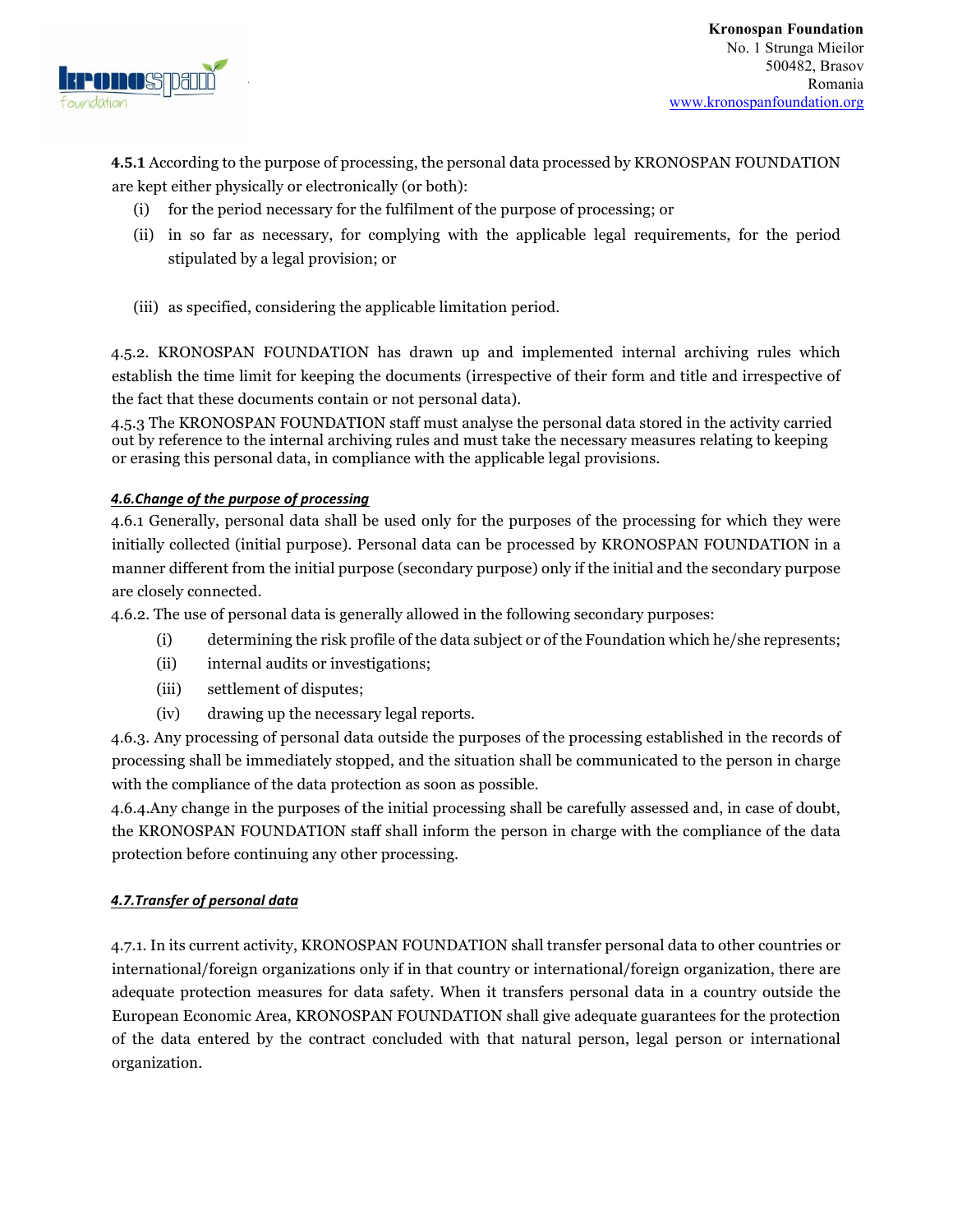

# **5. DATA SUBJECTS' RIGHTS**

**Under data protection law, the data subjects have the following specific rights, respectively:** 

- **the right to be informed**
- **the right of access**
- **the right to rectification**
- **the right to the deletion of data (the right to be forgotten)**
- **the right to restriction of processing**
- **the right to data portability**
- **the right to opposition**
- **rights relating to the decision-making process and profiling**
- **the right to file a complaint to the supervisory authority**

#### **5.1. Information to data subjects about the processing activity**

5.1.1.KRONOSPAN FOUNDATION shall always observe the obligation of information to data subjects. The information which must be communicated to the data subjects are detailed as follows:

| What information must be provided?                                                                                                                               | At the time when personal data are obtained: |
|------------------------------------------------------------------------------------------------------------------------------------------------------------------|----------------------------------------------|
| Name and contact data of KRONOSPAN<br><b>FOUNDATION</b>                                                                                                          | ✓                                            |
| The purpose of processing and the legal basis<br>for processing                                                                                                  |                                              |
| The legitimate interests of KRONOSPAN<br><b>FOUNDATION</b>                                                                                                       |                                              |
| The categories of personal data (when they are<br>not obtained directly from the data subject)                                                                   | ✓                                            |
| The recipients or categories of recipients of the<br>personal data                                                                                               |                                              |
| Information on the transfer of personal data to<br>third countries and/or international<br>organisations and the safety measures<br>associated with the transfer | ✓                                            |
| The period for which the personal data will be<br>stored, and the criteria used to determine that<br>period                                                      | ✔                                            |
| The existence of each right of the data subject                                                                                                                  | ✓                                            |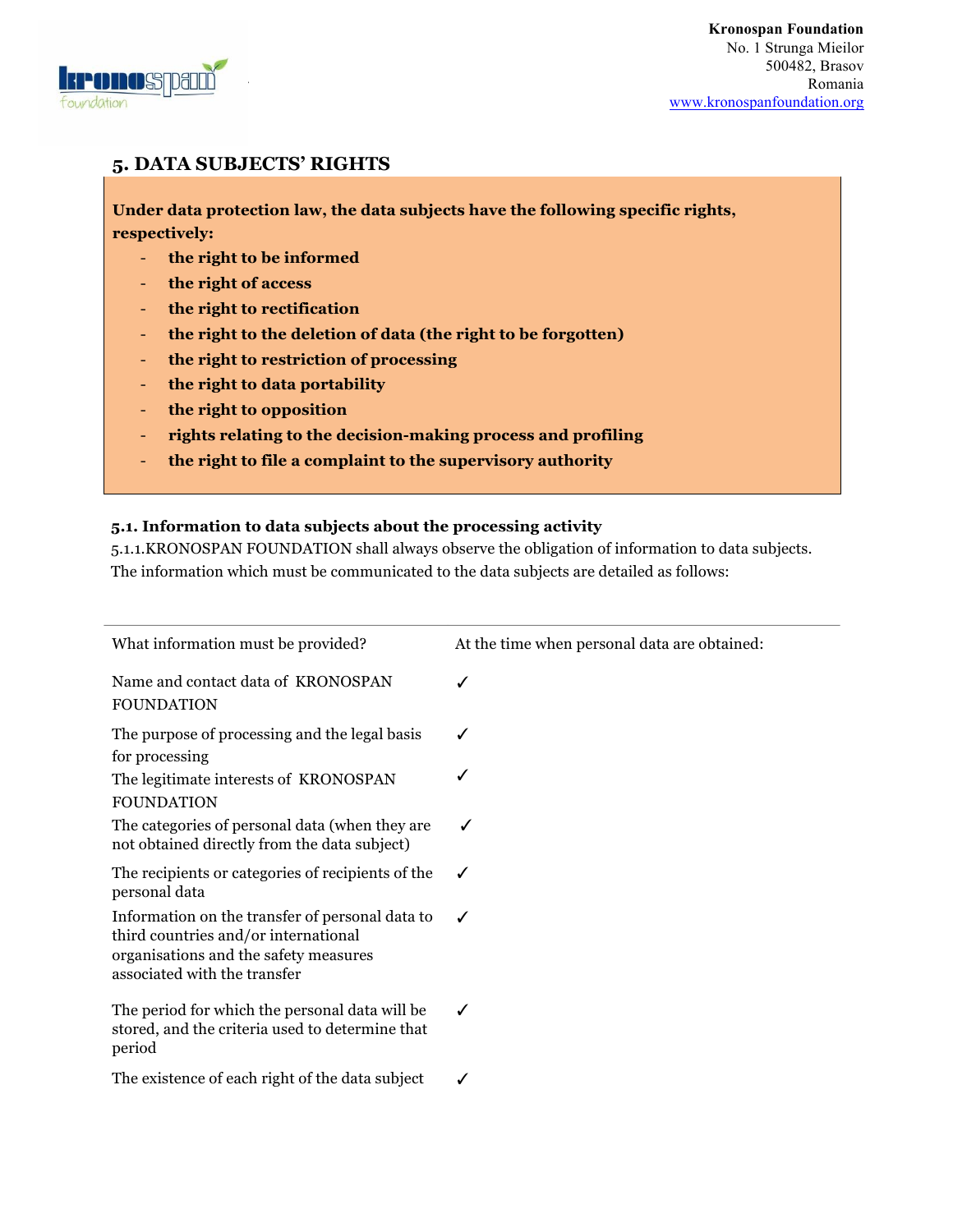

From which source the personal data originate, and if applicable, whether it came from publicly accessible sources

Whether the provision of personal data is a  $\checkmark$ 

statutory or contractual requirement, as well as the possible consequences of failure to provide such data

The existence of a decision-making process,  $\checkmark$ profiling and information on the decisionmaking process, its importance and consequences

5.1.2. For profiling and/or automatic decision-making, KRONOSPAN FOUNDATION shall ensure the respect of the data subjects' rights:

(i) The obligation to inform - The data subjects shall be informed, after the beginning of the processing of personal data, about profiling/automatic decision-making process, the measure in which the personal data are involved in profiling, the logic used in the applied method and the possible consequences of the automatic decision-making process on the data subjects.

When a decision can be made in a process, either entirely following an automatic sub-process or with the intervention of a natural person, the data subject must be informed about the cases in which KRONOSPAN FOUNDATION can make the decision entirely by automatic means (as a result of the sub-process concerned).

 When informing about the logic on which the automatic decision-making process is based, it is not necessary to disclose in detail the algorithm, the formula or the business logic applied (this information must not be so detailed so as to compromise the trading secrets of KRONOSPAN FOUNDATION It is sufficient to list the personal data which the algorithm takes into consideration in the decision-making and to specify the way in which the provided data can influence the decision which must be made. The presentation of the way of adopting the automatic decision-making process is made by the use of examples.

(ii) review of the automatic decision-making process: The data subject submitted to an automatic decisionmaking process has the right to request the involvement of the natural persons from behalf of KRONOSPAN FOUNDATION in the decision-making, to make his/her point of view and to submit an objection against the decision made automatically. The right of opposing the automatic decisionmaking process doesn't entitle the data subject to request to KRONOSPAN FOUNDATION the conclusion of a contract, but only to challenge the decision based on the exclusively automatic processing of the Personal data with legal effects on the data subject.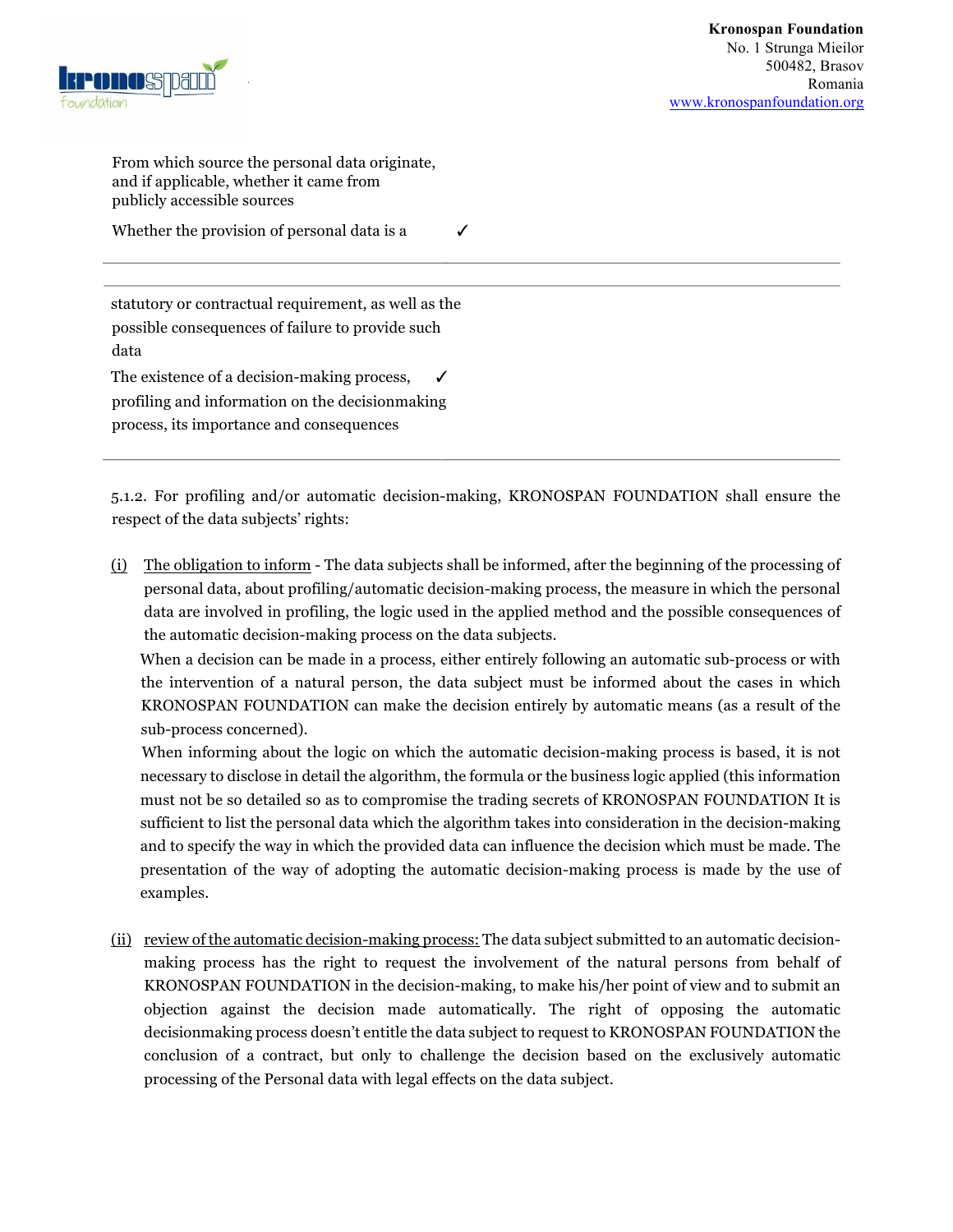

 In any case, the data subject must be given the possibility to exercise his/her right to opposition and to obtain human intervention.

(iii) the right to opposition: if the legal basis of processing is a legitimate interest of KRONOSPAN FOUNDATION the data subject has the right to opposition. In this case, KRONOSPAN FOUNDATION must examine if the opposition is justified (e.g. if the interests if the data subject exceed the interests of KRONOSPAN FOUNDATION) and communicate to the data subject its decision.

#### **5.2. Managing data subjects' requests**

- 5.2.1. The law on the data protection imposes that any request of a data subject should receive an answer as soon as possible, but no later than a month since receiving it. This period can be extended by two months when this is necessary, taking into account the complexity and the number of requests. KRONOSPAN FOUNDATION shall inform the data subject of any such extension within one month of receipt of the request, together with the reasons for the delay. Where the data subject makes the request by electronic form means, the information shall be provided by electronic means where possible, unless otherwise requested by the data subject.
- 5.2.2. The KRONOSPAN FOUNDATION employees shall treat all the questions received from the data subjects about the processing activity with the utmost importance.
- 5.2.3. In all cases, KRONOSPAN FOUNDATION employees shall inform the data subjects that they can send a formal request and/or a complaint by post at the address of Brasov, no. 1, Strunga Mieilor Street, 500482, Brasov county, or by e-mail to the address office@kronospanfoundation.org
- 5.2.4. KRONOSPAN FOUNDATION reserves its right to verify the identity of the requesting data subjects for the assessment of the legitimacy of their requests.

# 6. **ENSURING THE DATA PROTECTION**

## **6.1. To the person in charge with the compliance with the protection of personal data**

- 6.1.1 KRONOSPAN FOUNDATION appointed a person in charge with the protection of personal data. The attributions of this person are established by the Internal policy on the role and tasks of the person in charge with the protection of personal data.
- 6.1.2. The person in charge with the protection of personal data must keep the secret or the confidentiality of information concerning the performance of his/her tasks.

## 6.2 **Internal powers to ensure the protection of personal data**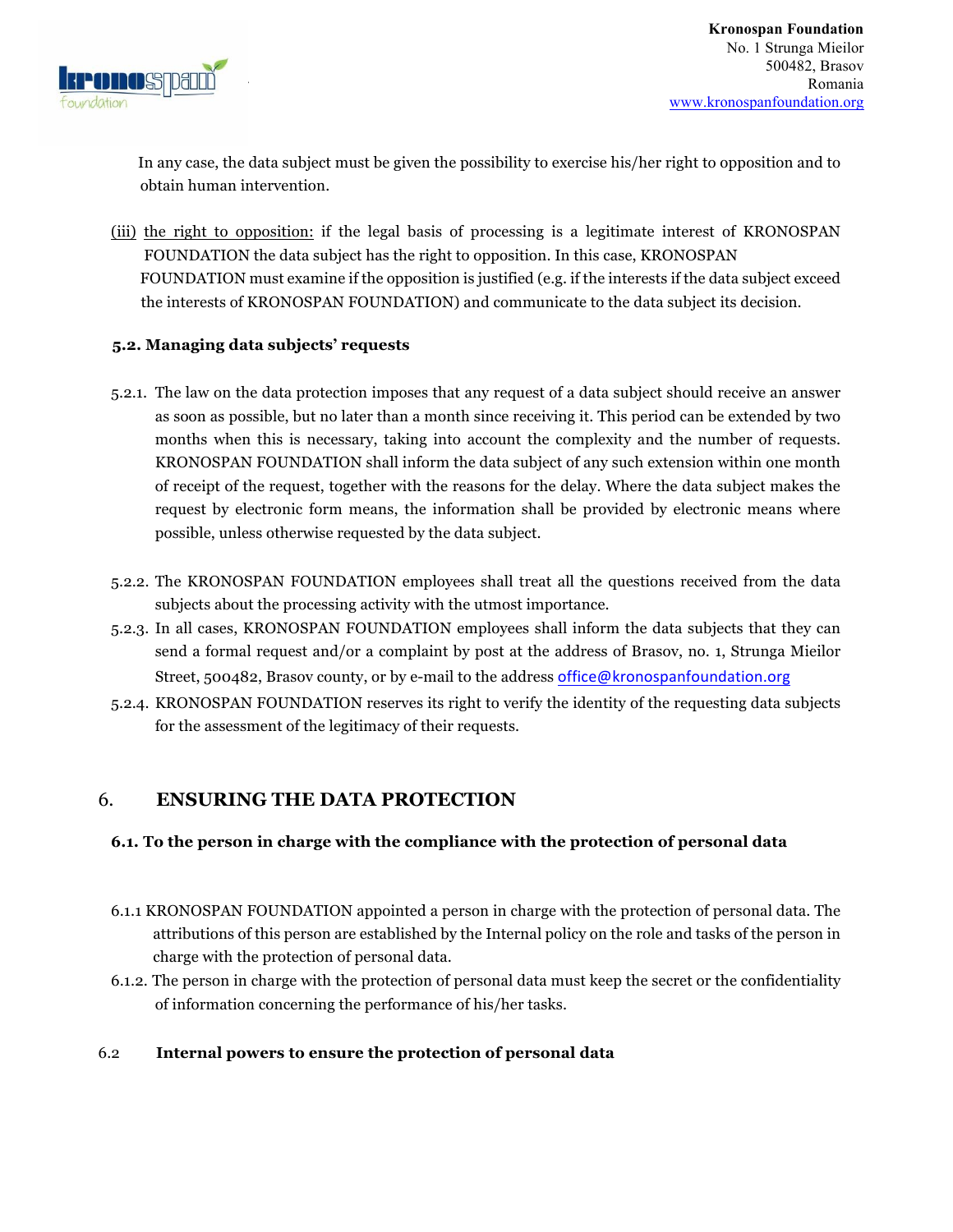

- 6.2.1. The compliance with the legal provisions in the field of the protection of personal data is an obligation of each employee of KRONOSPAN FOUNDATION, and the non-compliance with this policy can render them liable to disciplinary sanctions.
- 6.2.2. KRONOSPAN FOUNDATION shall ensure the human resources and the means necessary for the implementation of this Personal data protection policy, including by appointing certain persons within the organizational units with specific duties in the management of the processes which involve the processing of personal data in accordance with the processing records.
- 6.2.3 These persons must:
- (i) ensure that the processing of personal data is made in accordance with this policy;
- (ii) work together with the person in charge with the protection of personal data and implement the necessary changes to ensure the compliance with the law on data protection;
- (iii) fill in accordingly and sign the audit questionnaires of conformity of the protection of personal data and any other forms requested by the person in charge with the protection of personal data;
- (iv) make the evaluation of the impact on the protection of personal data and the evaluation of the legitimate interest based upon the template provided by the person in charge with the protection of personal data;
- (v) obtain the opinion of the person in charge with the protection of personal data relating to all the risks or incidents associated with the protection of the personal data, compliance aspects;
- (vi) send to the person in charge with the protection of personal data reports on the risks concerning the protection of personal data and the compliance aspects, at least once a year or more often, when it is necessary or when the person in charge with the protection of personal data requested it;
- (vii) participate, together with the person in charge with the protection of personal data, to the official investigations or enquiries performed by a supervisory authority in relation with the processing of personal data.

## 6.3 **Internal procedures**

- 6.3.1 This personal data protection policy contains the fundamental principles governing the protection of personal data within KRONOSPAN FOUNDATION
- 6.3.2 In the event of discrepancies between the Personal Data Protection Policy and the Data protection legislation, the latter shall prevail.

#### **KRONOSPAN FOUNDATION**

#### **President Oana Bodea**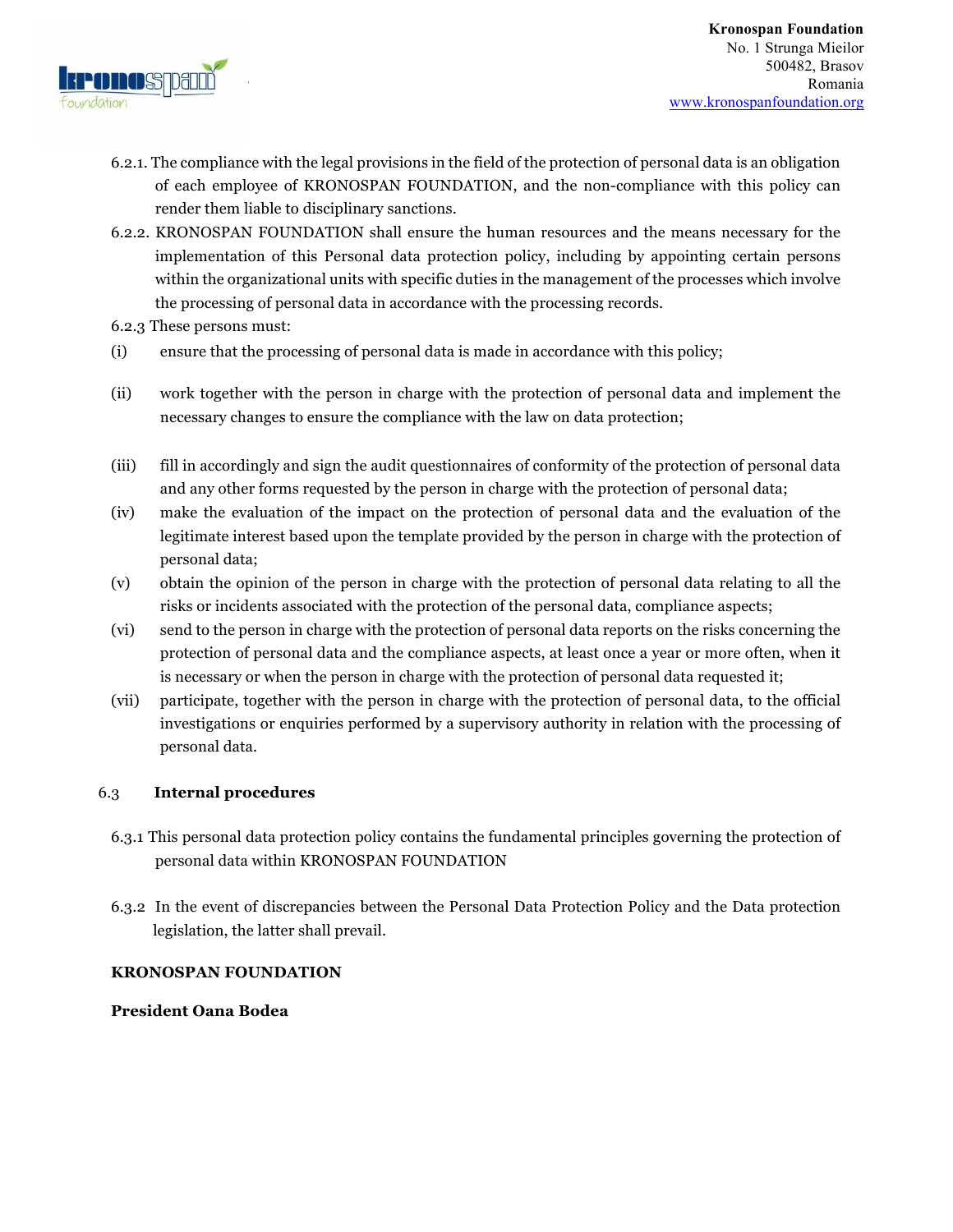

# **Annex no. 1 to the Personal DataProtection Policy - Internal policy concerning the processing under the consent -**

*This annex is an integral part of the Personal data protection policy and it applies to KRONOSPAN FOUNDATION.*

*This annex contains information rules concerning the Personal data protection in the case of Processing under the Data subject's consent.* 

*The terms written with capital letters shall have the same meaning with the terms defined in the Personal Data Protection Policy.* 

## **1. EU legal framework**

- The main articles of GDPR: art.  $7 9$  (conditions), art.  $13 14$  (Information to be provided to the data subject), 17 (right to be forgotten), art. 18 (right to restriction of processing), art. 20 (right to data portability), art. 22 (right not to be subject to automated individual decision-making) • Working Group Guide Art. 29 concerning the Consent according to GDPR1
- 

#### **2. The transition from the Directive 95/46/EC to GDPR**

The consent obtained till now continues to be valid **only if** it fulfils the GDPR conditions.

 <sup>1</sup> Source file:///C:/Users/bnaghi001/Downloads/wp259\_enpdf%20(3).pdf.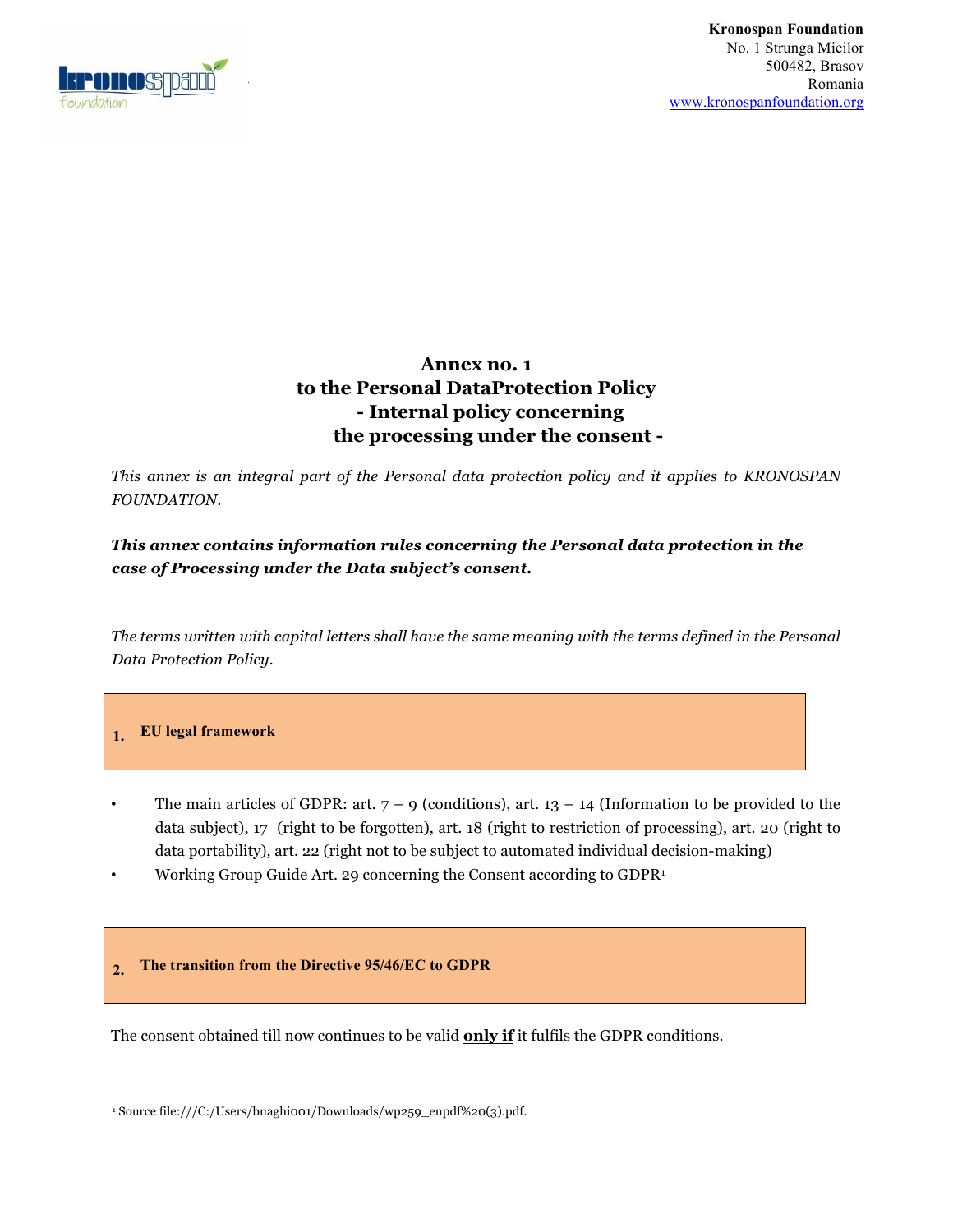

#### Possible solutions:

| (1) | the transition from the processing based upon the consent to another basis of the |
|-----|-----------------------------------------------------------------------------------|
|     | Processing (can be applied only for the implementation of GDPR)                   |
| Or  |                                                                                   |
|     |                                                                                   |
| (2) | obtaining a new consent in compliance with the GDPR provisions.                   |
|     |                                                                                   |
| 3.  | Criteria for obtaining the consent according to GDPR                              |
|     |                                                                                   |

## **3.1. Rights of Data subjects in case of Processing based upon consent**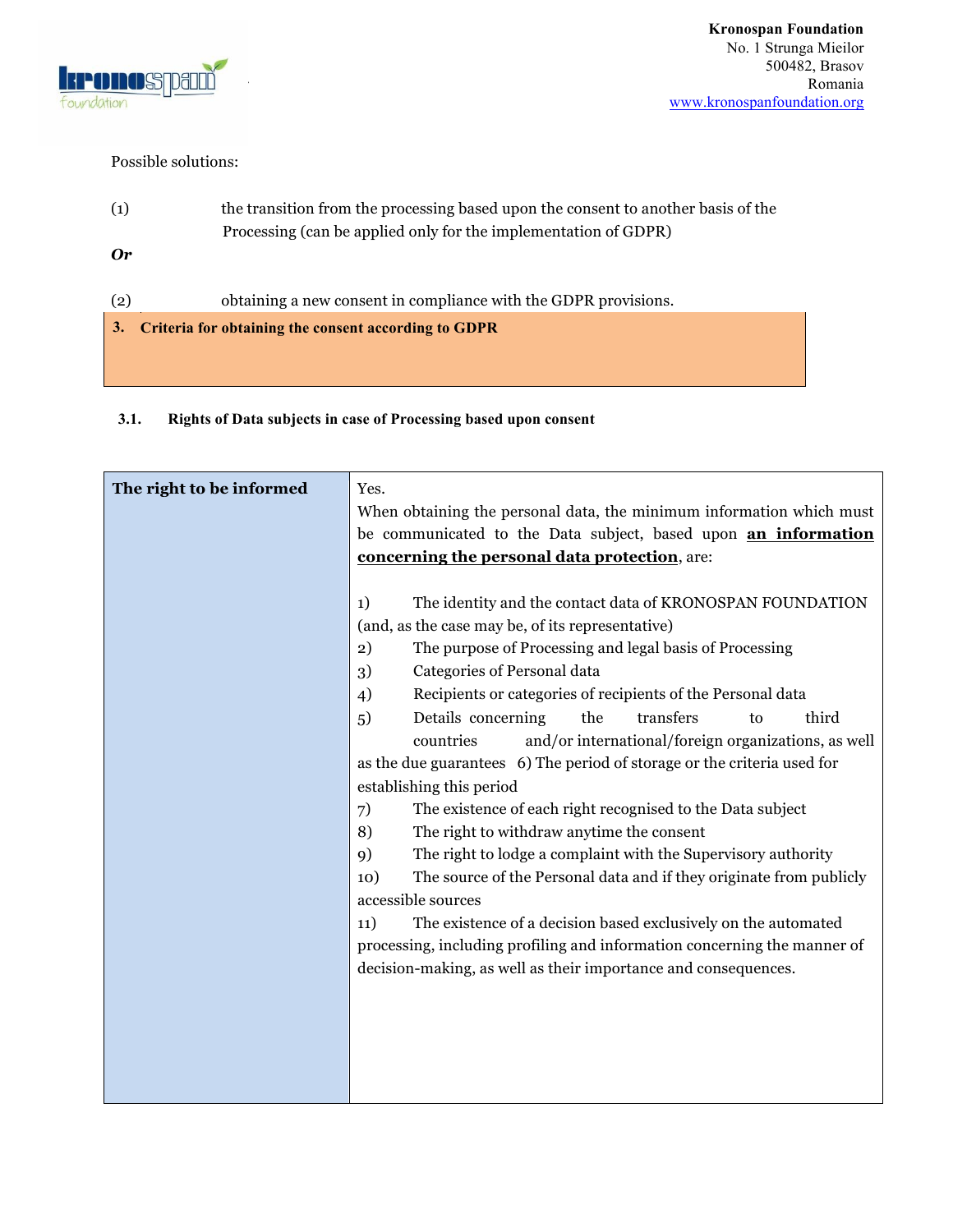

| The right of access | Yes.                                                                                                                                                                      |
|---------------------|---------------------------------------------------------------------------------------------------------------------------------------------------------------------------|
|                     | The data subjects shall have the right to electronically obtain (unless                                                                                                   |
|                     | otherwise requested):                                                                                                                                                     |
|                     | the confirmation of the fact that their personal data are Processed;                                                                                                      |
|                     | the access to their Personal data; and                                                                                                                                    |
|                     | the information contained in the information concerning the Personal                                                                                                      |
|                     | data protection.                                                                                                                                                          |
|                     | The information will be provided free of charge.                                                                                                                          |
|                     | KRONOSPAN FOUNDATION may charge or not answer (and give<br>explanations concerning the refusal) the Data subject in case of repeated,<br>unfounded or excessive requests. |
|                     | This tax shall exceed the administrative costs for the provision of the<br>information.                                                                                   |

| The right to rectification | Yes.<br>The data subject has the right to the rectification of the Personal data (if they<br>are incorrect or incomplete).   |
|----------------------------|------------------------------------------------------------------------------------------------------------------------------|
|                            | After rectification, where possible, KRONOSPAN FOUNDATION must<br>inform all the third parties about the rectification made. |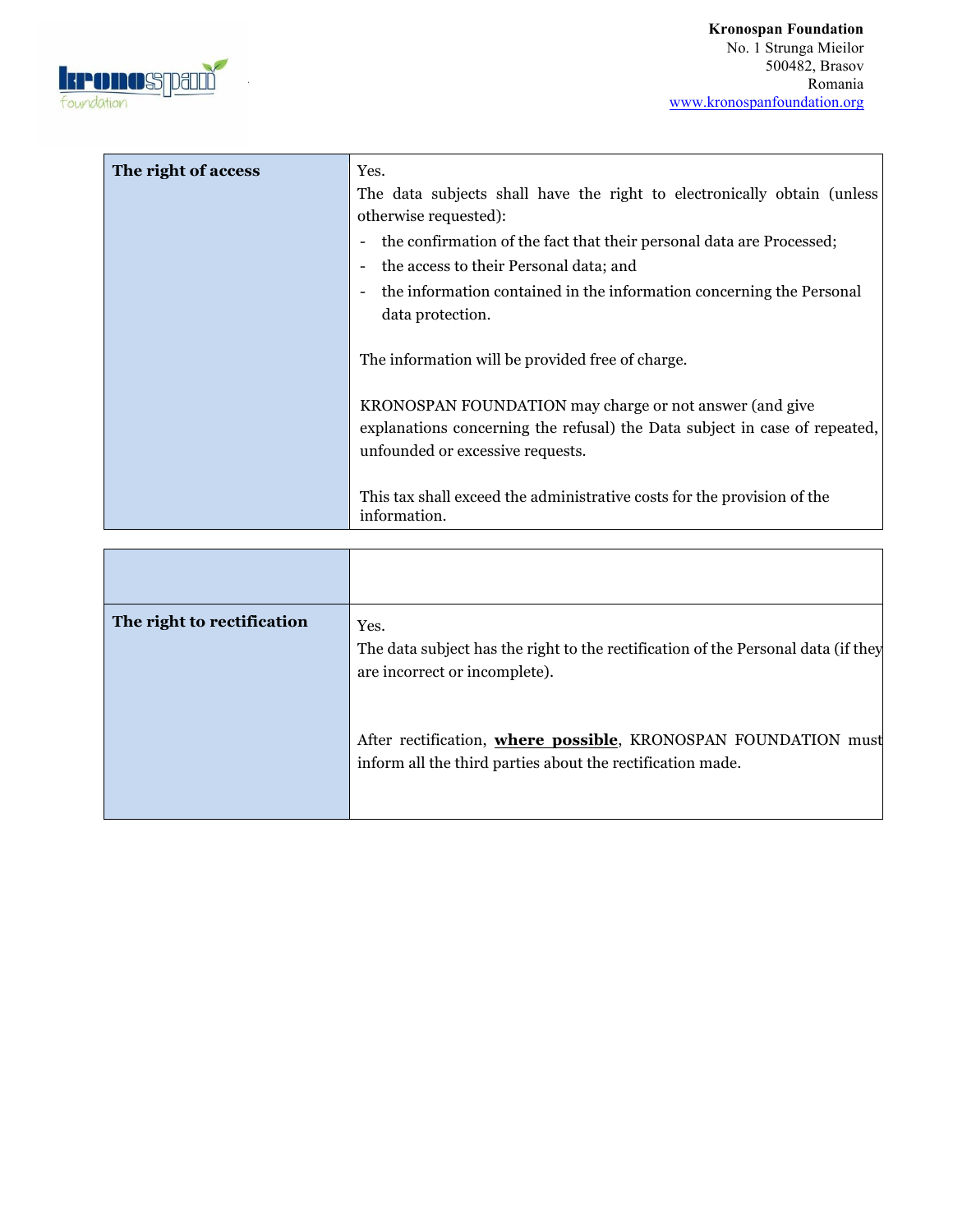

| The right to be forgotten                 | Yes.<br>Only the Personal data necessary for Processing according to the initial<br>purpose shall be kept.<br>KRONOSPAN FOUNDATION must inform the Data subject about the way in<br>which it handled the request.<br>After erasure, KRONOSPAN FOUNDATION must inform all the third<br>parties about the erasure of the Personal data, unless this task cannot be<br>performed or it involves a disproportionate effort. |
|-------------------------------------------|-------------------------------------------------------------------------------------------------------------------------------------------------------------------------------------------------------------------------------------------------------------------------------------------------------------------------------------------------------------------------------------------------------------------------|
| The right to restriction of<br>processing | Yes.<br>The data subject has the right to block the Processing of Personal data.                                                                                                                                                                                                                                                                                                                                        |
| The right to data portability.            | Yes.<br>Only for the Personal data obtained directly from the Data subject.<br>The information will be provided free of charge.<br>The information must be provided electronically.<br>The information will be provided to a third party only if it is possible from a<br>technical point of view.                                                                                                                      |
| The right to opposition                   | Yes.<br>Only in the case of direct advertising (including profiling) and of Processing<br>for the purpose of scientific or historical research and statistics.                                                                                                                                                                                                                                                          |
| The rights not to be the                  | Yes.                                                                                                                                                                                                                                                                                                                                                                                                                    |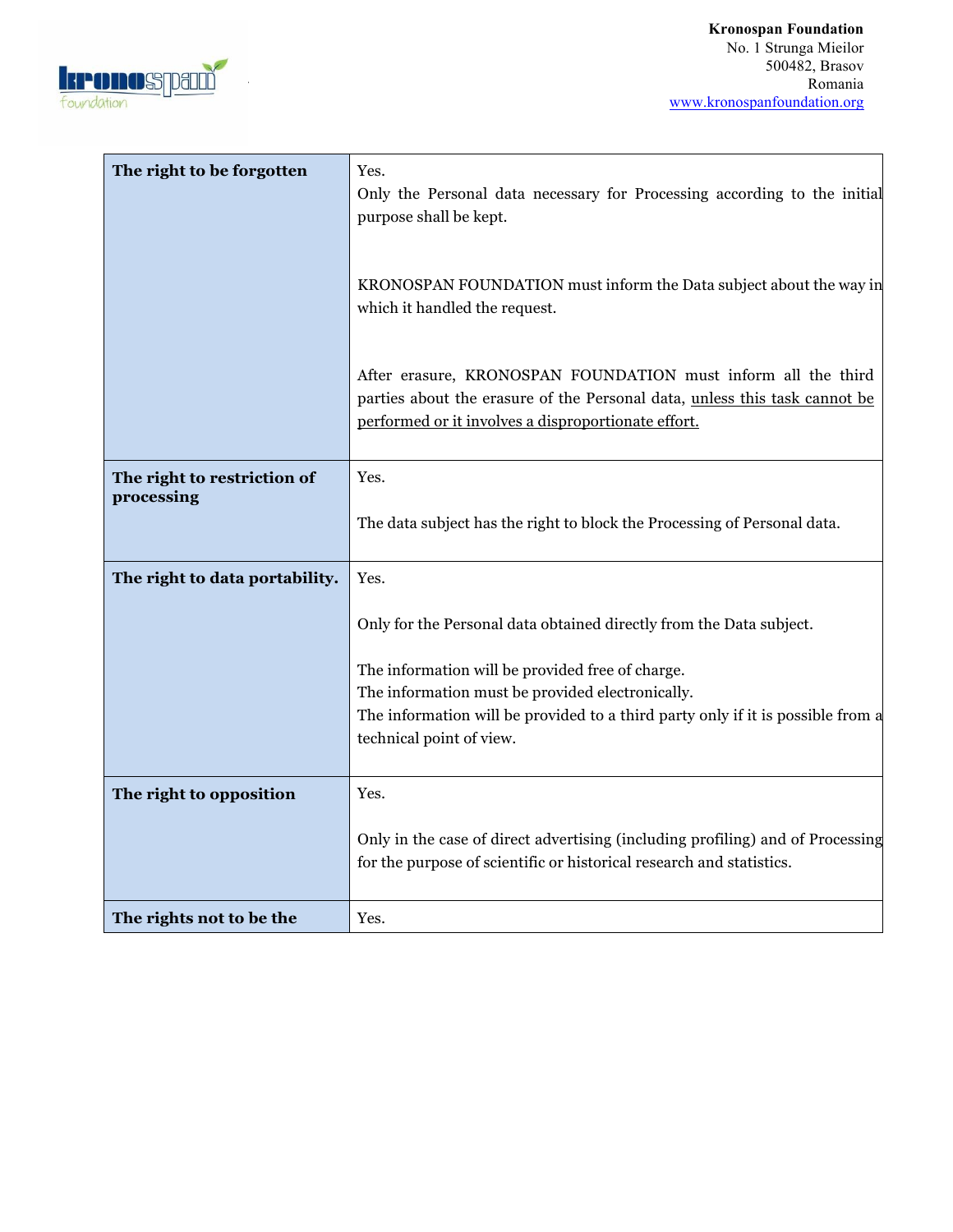

| object of a decision based<br>exclusively<br>the<br>on<br>automated processing or for | The data subject must explicitly give his/her consent.                                                                                                                            |
|---------------------------------------------------------------------------------------|-----------------------------------------------------------------------------------------------------------------------------------------------------------------------------------|
| profiling                                                                             | KRONOSPAN FOUNDATION must:                                                                                                                                                        |
|                                                                                       | provide relevant information both as concerns the logical method of                                                                                                               |
|                                                                                       | decision-making, as well as the importance and expected<br>consequences for the Data subject;                                                                                     |
|                                                                                       | use appropriate mathematical or statistical procedures;                                                                                                                           |
|                                                                                       | make sure that the Data subjects can benefit from human                                                                                                                           |
|                                                                                       | intervention, can express their point of view, can obtain an<br>explanation of the decision and can contest it;                                                                   |
|                                                                                       | implement technical and organisational measures, to correct the<br>inaccuracies and minimize the risk of error;                                                                   |
|                                                                                       | secure the Personal data in a way which is proportional to the risk,<br>interests and rights of the Data subjects;                                                                |
|                                                                                       | ensure that the automated decision-making mechanism, including<br>profiling, is verified by human intervention and it is not automated<br>when the request is settled negatively. |

Schedule: 1 (one) month since the receipt of the request. This period may be extended by 2 (two) months depending on the complexity and the number of requests received by KRONOSPAN FOUNDATION. The extension of the time limit for replying shall be notified to the Data subject within a month since the date of receipt of the request, stating the reason for extension.

KRONOSPAN FOUNDATION can refuse the Data subject's request, in which case it should restrict the Processing to the minimum necessary for any of the following reasons:

- to satisfy a legal obligation in fulfilling a task carried out in the public interest,
- for the protection of a general interest concerning public health,
- for archiving in the public interest, scientific, historical or statistical research,
- for the exercise or defence of certain legal rights, or
- if KRONOSPAN FOUNDATION can prove that there are legitimate reasons for the Processing of Personal data, which exceed the Data subject's interests, rights and freedoms to exercise his/her right to the freedom of expression and information.

## **3.2. Procedure**

#### *3.2.1. Requiring the consent*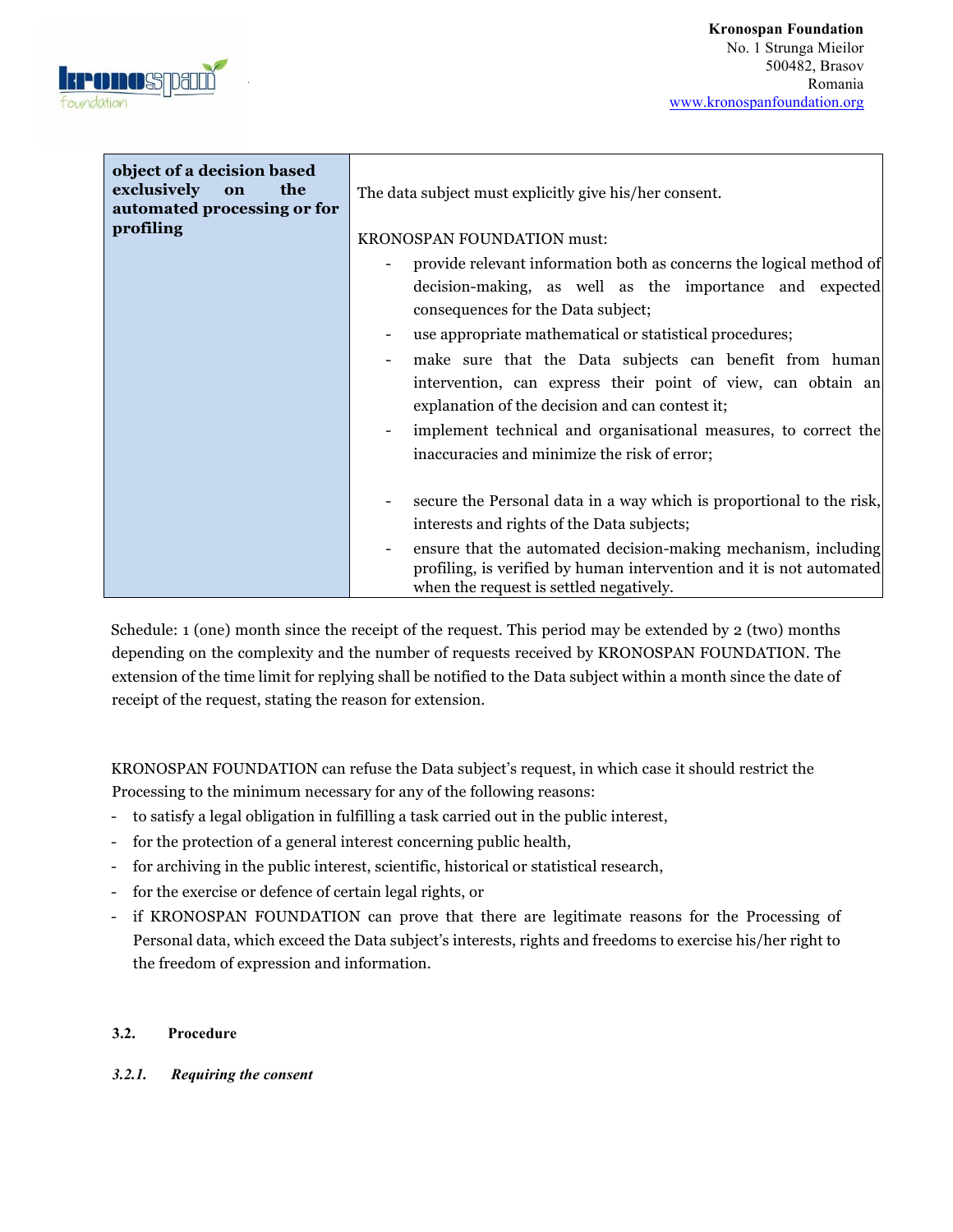

Requiring the consent for the processing of Personal data is distinct from any other topics in relation to the Data subject, in a clear, simple and easily understandable language.

Requiring the consent involves an active indication of the Data subject's wishes. The lack of reply, the preticked boxes or any other type of implicit agreement are not in compliance with the GDPR provisions.

The data subjects will separately give their consent for the different purposes and types of Processing of the Personal data.

All the Data subjects' rights are mentioned in the information concerning the Personal data protection, available on the internet page KRONOSPAN FOUNDATION

#### *3.2.2. Record of consent*

KRONOSPAN FOUNDATION becomes aware about the moment and manner in which the Data subject's consent was obtained and which was the Form for obtaining the consent concerning the Processing of Personal data that was used for each consent.

#### *3.2.3. Management of consent*

#### KRONOSPAN FOUNDATION shall:

- identify the period of review of the consent in order to ensure that the relationship with the Data subjects, the Processing and the purposes weren't changed,
- renew the consent at appropriate intervals, including the parents' agreements, as the case may be.

#### *3.2.4. Registration of the Data subjects' requests*

KRONOSPAN FOUNDATION shall register the Data subjects' requests, as well as the way and moment in which these requests were addressed.

#### **KRONOSPAN FOUNDATION**

**President Oana Bodea**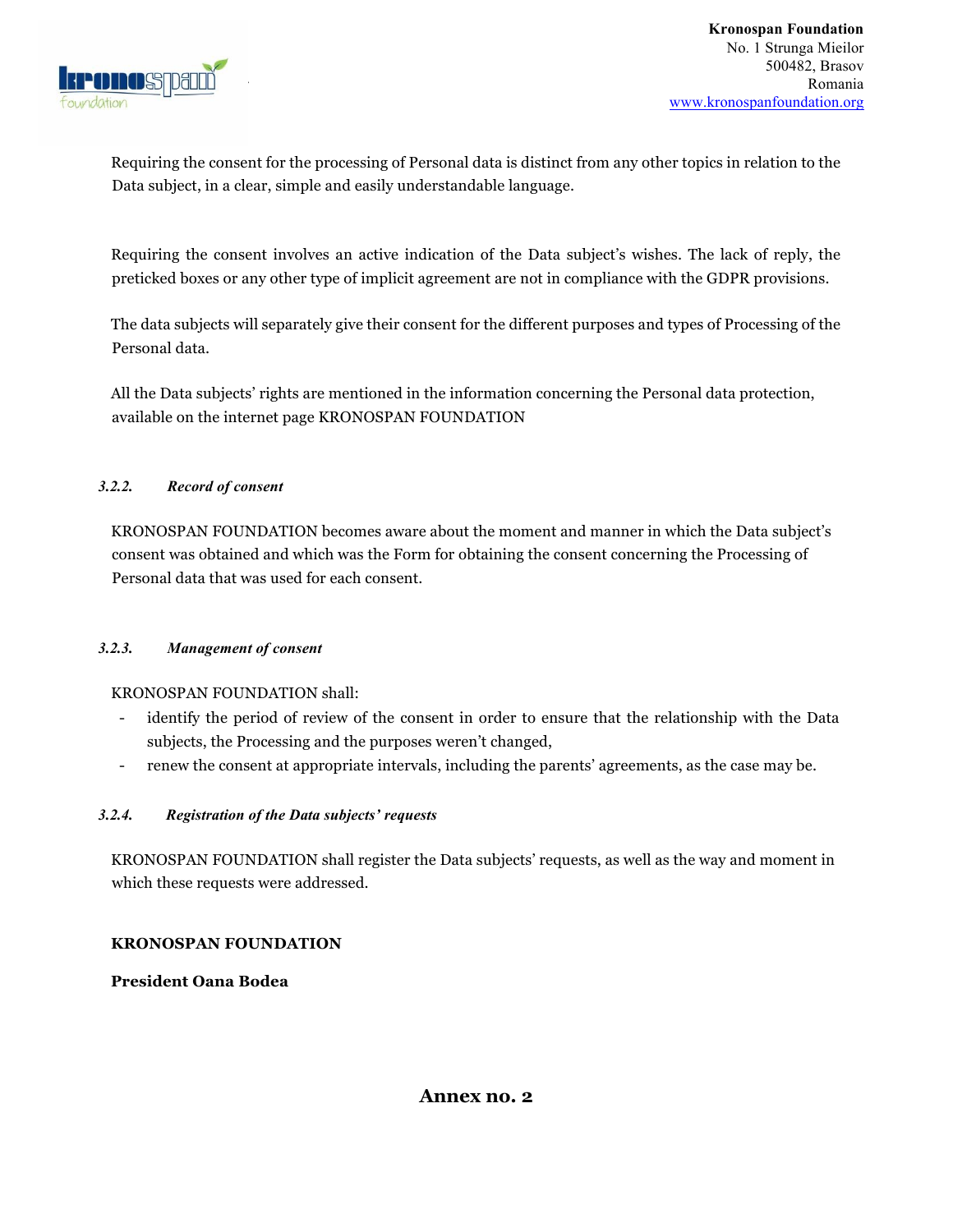

# **to the Personal Data Protection Policy**

# **The document retention internal policy**

*This annex is an integral part of the Personal data protection policy and it applies to KRONOSPAN FOUNDATION* 

#### This annex contains rules concerning the retention of documents which contain personal data.

*At the time of concluding this annex there have also been taken into account the national regulations in the field of conservation and archiving of documents, including, but not limited to, the Law of National Archives no. 16/1996, re-issued, and the Order no. 137/2013 for the approval of the Methodological Standards concerning the application of certain provisions of the Law of National Archives no. 16/1996, as well as the Order no. 2634 of 5 November 2015 concerning the accounting documents. The terms written with capital letters shall have the same meaning with the terms defined in the Personal Data Protection Policy.* 

#### **1. Purpose**

- 1.1. The purpose of this annex is to establish the actions to be taken, as well as the conduct to be adopted by KRONOSPAN FOUNDATION for the purposes of:
	- (i) compliance with the specific legislation both in the field of personal data protection, as well as in the field of conservation and archiving of the documents received, drawn up and/or sent by KRONOSPAN FOUNDATION
	- (ii) establishing the internal organisation of the activities of conservation and archiving of the documents which contain Personal data.

## **2. Field**

2.1. This Policy applies to all the KRONOSPAN FOUNDATION employees and it concerns all the documents received, drawn up and/or sent by KRONOSPAN FOUNDATION which contain Personal data.

#### **3. General rules concerning the conservation of documents**

3.1. In applying the archive classification, the documents used by KRONOSPAN FOUNDATION in its current activity or in order to ensure its organization and operation shall be kept (internally or externally, on paper or an electronic format), in appropriate conditions, respecting the time limits shown below: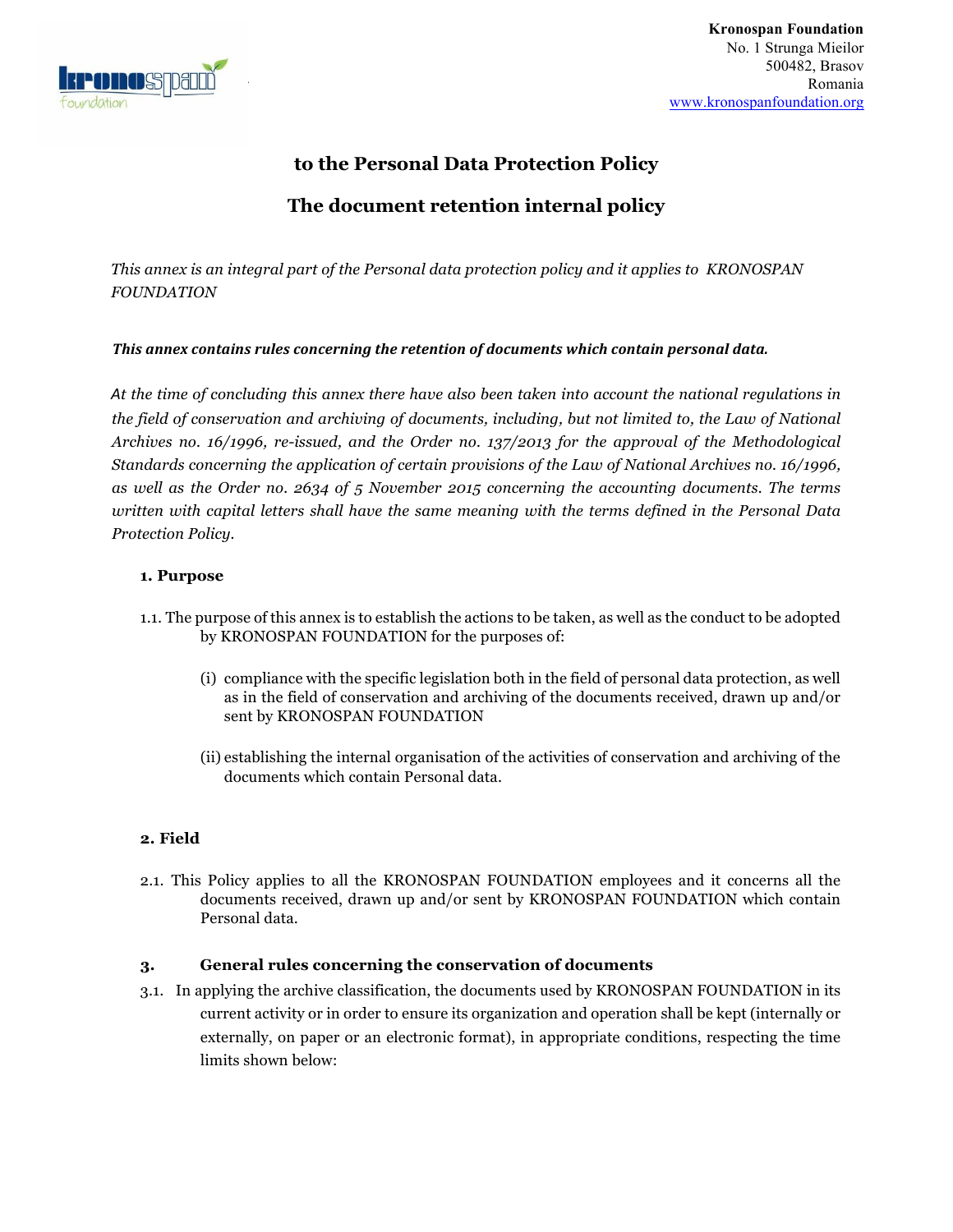# **Kronospan Foundation**

No. 1 Strunga Mieilor 500482, Brasov Romania www.kronospanfoundation.org



| Ref. | Data      | <b>Storage</b> | <b>Calculated</b>                                                          | <b>Legal basis</b>                                                                        | <b>Categories of</b>                                                                                                |
|------|-----------|----------------|----------------------------------------------------------------------------|-------------------------------------------------------------------------------------------|---------------------------------------------------------------------------------------------------------------------|
| no.  | subjects  | period         | since                                                                      |                                                                                           | documents                                                                                                           |
| 1.   | Employees | 5 years        | End date of the<br>financial year<br>during which<br>they were<br>drawn up | Art. 5 of the<br>Order no.<br>2634/2015<br>concerning<br>the<br>accounting<br>records and | 1. Goods received<br>- receipt note; 2.<br>Handover,<br>transfer,<br>restitution<br>receipt; 3.<br>Consumer ticket: |

| Ref. | <b>Data</b> | <b>Storage</b> | <b>Calculated</b> | <b>Legal basis</b> | <b>Categories of</b>                  |
|------|-------------|----------------|-------------------|--------------------|---------------------------------------|
| no.  | subjects    | period         | since             |                    | documents                             |
|      |             |                |                   | point 39 of        | 4. Delivery order;                    |
|      |             |                |                   | Annex no. 1        | 5. Inventory file;                    |
|      |             |                |                   |                    | 6. Inventory list;                    |
|      |             |                |                   | Government         | 7. Receipt (receipt                   |
|      |             |                |                   | Decision no.       | for foreign                           |
|      |             |                |                   | 905/2017           | currency                              |
|      |             |                |                   |                    | transactions); 8.<br>Order for        |
|      |             |                |                   |                    | payment/collectio                     |
|      |             |                |                   |                    | n order for the                       |
|      |             |                |                   |                    | cashier's office; 9.                  |
|      |             |                |                   |                    | Purchase note:                        |
|      |             |                |                   |                    | 10. Travel order                      |
|      |             |                |                   |                    | (delegation); 11.                     |
|      |             |                |                   |                    | Travel order                          |
|      |             |                |                   |                    | (delegation)                          |
|      |             |                |                   |                    | abroad                                |
|      |             |                |                   |                    | <i>(international)</i>                |
|      |             |                |                   |                    | transportation);                      |
|      |             |                |                   |                    | 12. Expenses<br>deduction sheet       |
|      |             |                |                   |                    | (for external                         |
|      |             |                |                   |                    | $travels$ ; 13.                       |
|      |             |                |                   |                    | Foreign expenses                      |
|      |             |                |                   |                    | deduction sheet                       |
|      |             |                |                   |                    | <i>(international)</i>                |
|      |             |                |                   |                    | transportation);                      |
|      |             |                |                   |                    | 14. Debit/credit                      |
|      |             |                |                   |                    | note; 15. Account                     |
|      |             |                |                   |                    | record for various                    |
|      |             |                |                   |                    | operations; 16.<br>Account record for |
|      |             |                |                   |                    | various                               |
|      |             |                |                   |                    | operations (in                        |
|      |             |                |                   |                    | foreign currency                      |
|      |             |                |                   |                    | and in lei); $17$ .                   |
|      |             |                |                   |                    | Imputation order;                     |
|      |             |                |                   |                    | 18. Payment                           |
|      |             |                |                   |                    | commitment.                           |
|      |             |                |                   |                    |                                       |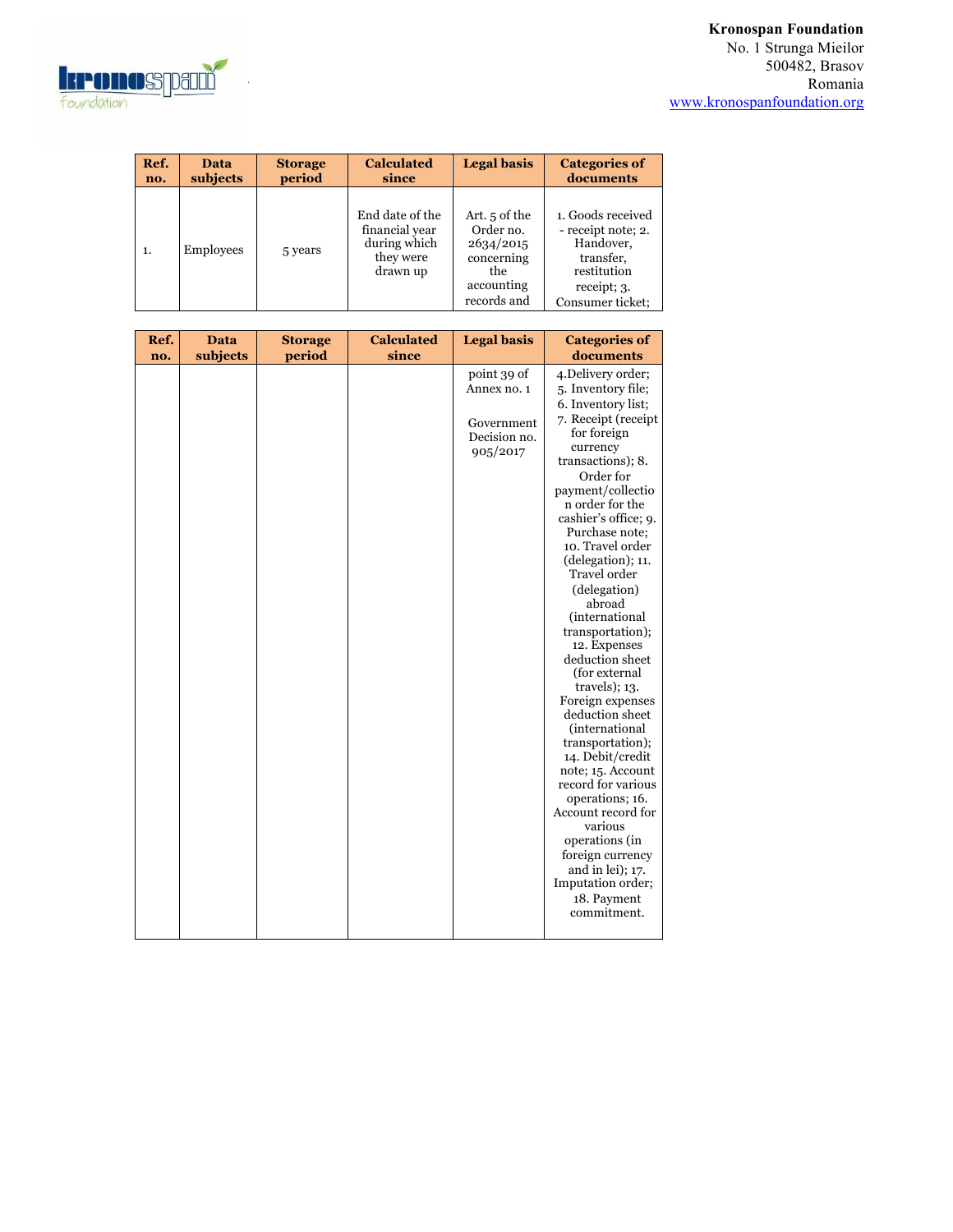

# **Kronospan Foundation**

No. 1 Strunga Mieilor 500482, Brasov Romania www.kronospanfoundation.org

| 2.          | Former<br>employees/<br>employees        | $50/75$ years                              | End date of the<br>financial year<br>during which<br>they were<br>drawn up | Point 38 of<br>Annnex no. 1<br>to the Order<br>no.<br>2634/2015<br>concerning<br>the<br>accounting<br>records and<br>art. 168 of<br>the Labour<br>Code<br>Government<br>Decision no.<br>905/2017 | Salary statement<br>and other<br>supporting<br>documents which<br>belong to the<br>employee's<br>personal record |
|-------------|------------------------------------------|--------------------------------------------|----------------------------------------------------------------------------|--------------------------------------------------------------------------------------------------------------------------------------------------------------------------------------------------|------------------------------------------------------------------------------------------------------------------|
| 3.          | Customers<br>/suppliers                  | 10 years                                   | End date of the<br>financial year<br>during which<br>they were<br>drawn up | Point 38 of<br>Annnex no. 1<br>to the Order<br>no.<br>2634/2015<br>concerning<br>the<br>accounting<br>records                                                                                    | Records and other<br>financial and<br>accounting<br>documents                                                    |
| Ref.<br>no. | Data<br>subjects                         | <b>Storage</b><br>period                   | <b>Calculated</b><br>since                                                 | <b>Legal basis</b>                                                                                                                                                                               | <b>Categories of</b><br>documents                                                                                |
|             |                                          |                                            |                                                                            |                                                                                                                                                                                                  |                                                                                                                  |
| 4.          | Suppliers/<br>vendors of<br>goods        | No more than<br>5 years                    |                                                                            | Point 40 of<br>Annnex no. 1<br>to the Order<br>no. 2634/2015                                                                                                                                     | Financial and<br>accounting<br>documents which                                                                   |
|             | whose<br>lifetime<br>exceeds 5<br>years. | For the period<br>of the useful<br>life.   |                                                                            | concerning the<br>accounting<br>records                                                                                                                                                          | certify the origin<br>of the assets with a<br>lifetime greater<br>than 5 years.                                  |
| 6.          | Sharehold<br>ers                         | Not provided<br>for by law;<br>permanently |                                                                            | Art. 177 of<br>the<br>Foundation<br>Act no.<br>31/1990                                                                                                                                           | Records on the<br>organization and<br>operation of<br><b>KRONOSPAN</b><br><b>FOUNDATION</b>                      |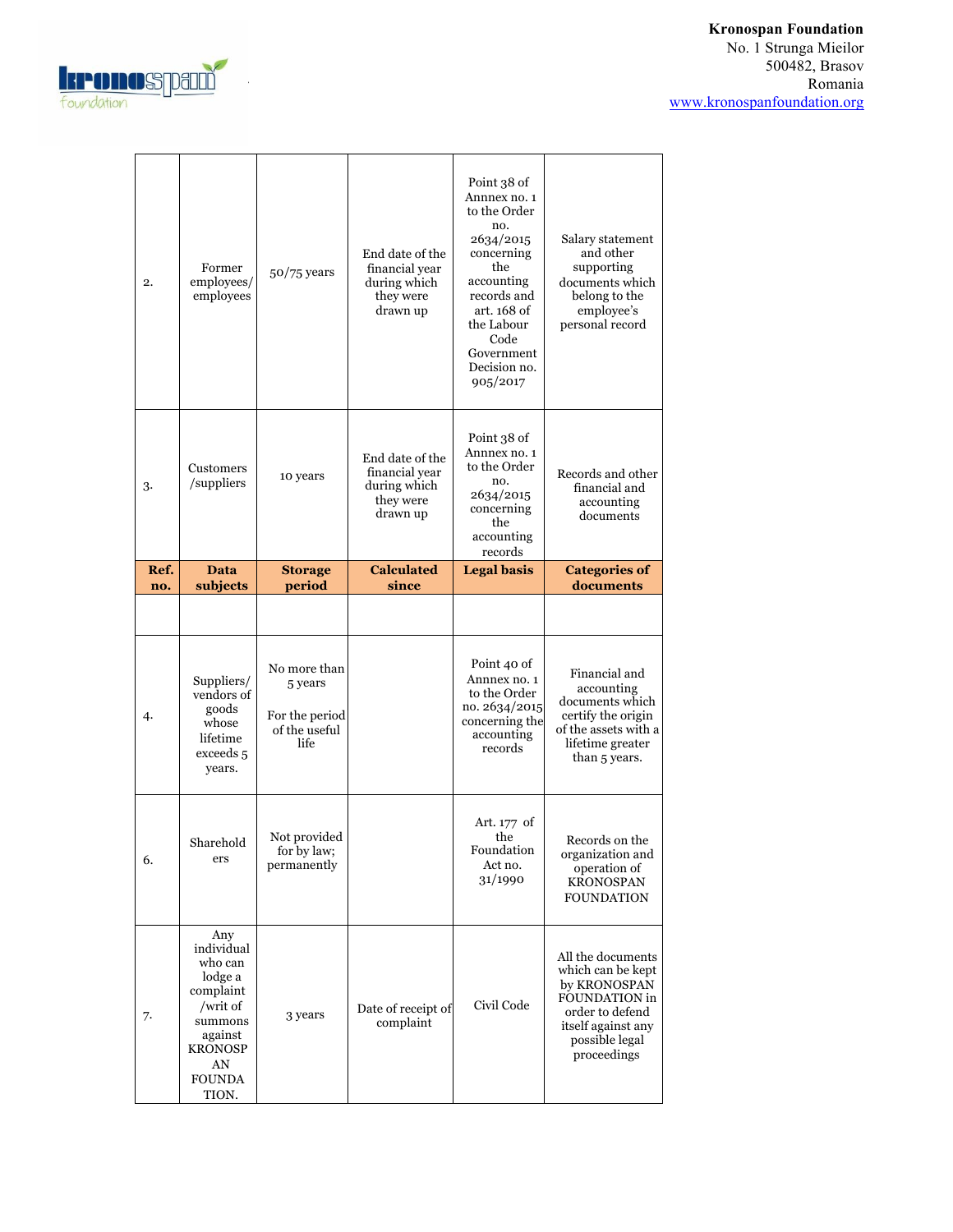

3.2. Upon expiry of the period of conservation (established in accordance with the above and with the archive classification) the documents shall be assessed by a selection commission appointed by the manager of KRONOSPAN FOUNDATION (each individual entity) This commission shall draw up a report concerning the historical value of the analysed documents. The report, accompanied by the inventory of the analysed documents, shall be sent for approval to the competent district services of the National Archives. If the report drawn up in the assessment certifies the lack of the historical value of the analysed documents, but only after its approval by the competent district services of the National Archives, the documents shall be destroyed by KRONOSPAN FOUNDATION

3.3. If the report mentioned at point 3.2. above establishes that the assessed documents have a historical value, KRONOSPAN FOUNDATION shall continue to keep them and it shall hand them over to the district services of the National Archives, upon expiry of the next terms, calculated since the drawing up:

| Ref.<br>no. | <b>Time-limit</b> | <b>Categories of documents</b> |  |
|-------------|-------------------|--------------------------------|--|
| 1.          | 30 years          | Written documents              |  |
| 2.          |                   | <b>Technical documents</b>     |  |
| Ref.        |                   |                                |  |
| no.         | <b>Time-limit</b> | <b>Categories of documents</b> |  |
|             | 50 years          |                                |  |

## **4. Special rules concerning the conservation of the documents drawn up by the Data protection legislation**

4.3. The documents drawn up by KRONOSPAN FOUNDATION based upon the Data protection legislation shall be kept with due observance of the following time-limits:

| Ref<br>no. | <b>Timelimit</b> | <b>Calculated since</b> | <b>Categories of</b><br>documents         |
|------------|------------------|-------------------------|-------------------------------------------|
|            | 6 years          | Since each drafting     | Records of processing of<br>Personal data |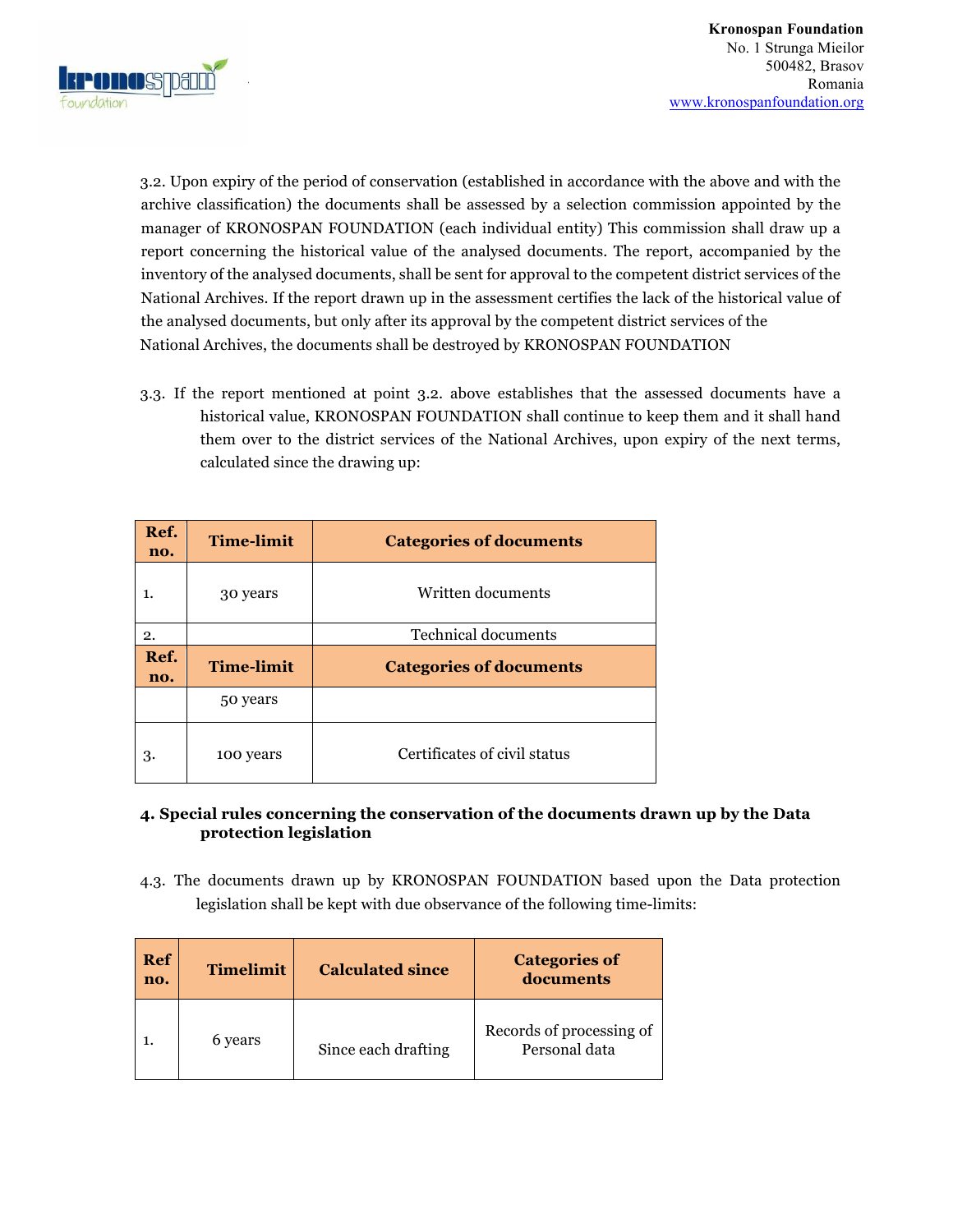# **Kronospan Foundation**

No. 1 Strunga Mieilor 500482, Brasov Romania www.kronospanfoundation.org



| 2.                | 3 years          | Since the completion of<br>each assessment                                                                  | Assessment of the impact<br>on the protection of<br>Personal data                                          |
|-------------------|------------------|-------------------------------------------------------------------------------------------------------------|------------------------------------------------------------------------------------------------------------|
| 3.                | 3 years          | Since the termination of<br>the contract                                                                    | Authorized agents'<br>assessments                                                                          |
| 4.                | 3 years          | Receipt of the<br>request/complaint                                                                         | 1.<br>Data subjects'<br>2.<br>requests<br>Data subjects'<br>complaints                                     |
| 5.                | 3 years          | Communication of the<br>answer to the Data<br>subject                                                       | Answers to the<br>1.<br>Data subjects'<br>requests<br>Answers to the<br>2.<br>Data subjects'<br>complaints |
| <b>Ref</b><br>no. | <b>Timelimit</b> | <b>Calculated since</b>                                                                                     | <b>Categories of</b><br>documents                                                                          |
| 6.                | 3 years          | Date of the last<br>Processing pursuant to<br>the information<br>concerning the personal<br>data protection | Information concerning<br>the personal data<br>protection                                                  |
| 7.                | 3 years          | Date of the last<br>Processing pursuant to<br>the consent                                                   | <b>Consent forms</b>                                                                                       |
| 8.                | 3 years          | Since the date of<br>cessation of the<br>processing made based<br>upon the assessment                       | Assessment of the<br>legitimate interest                                                                   |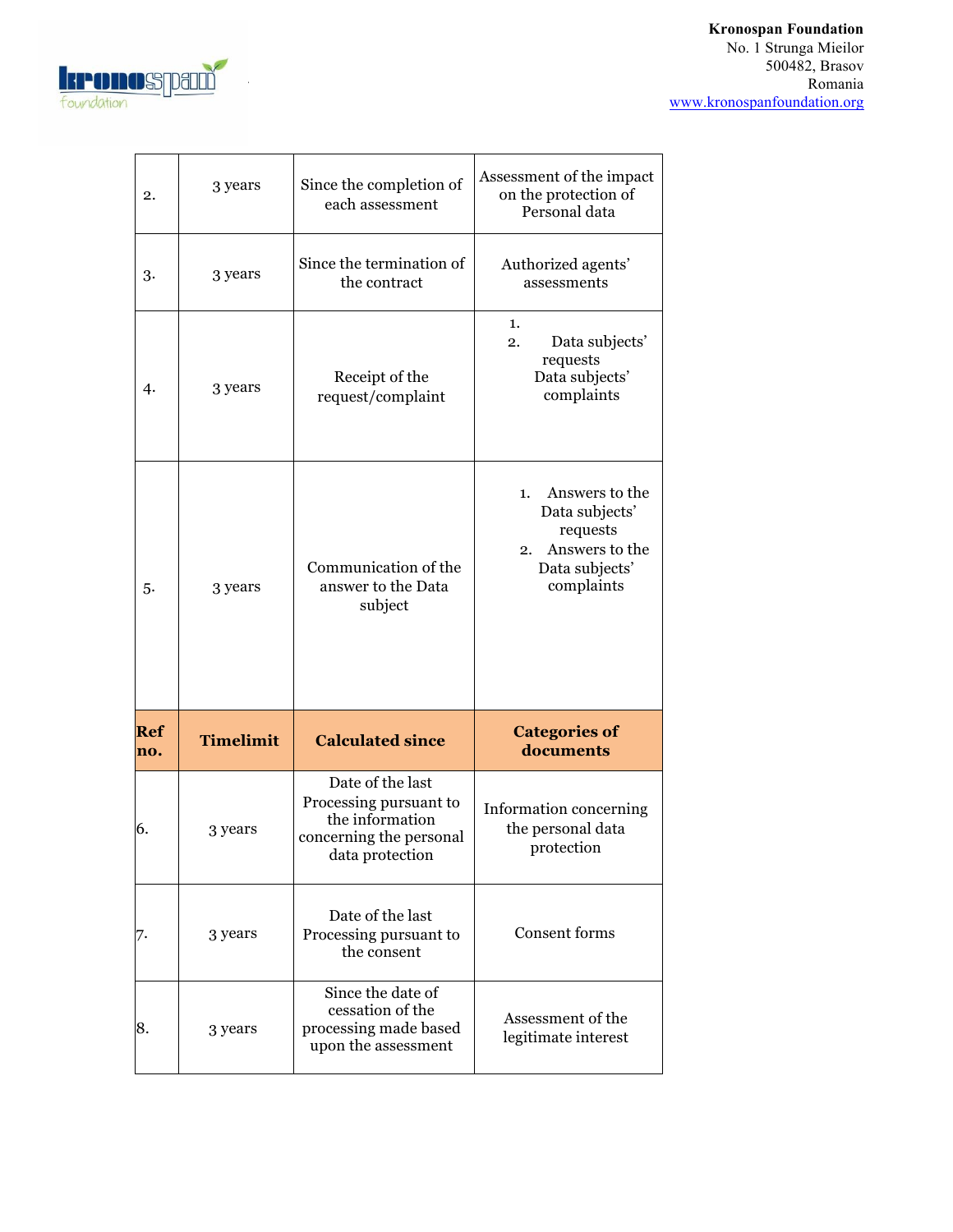

| y.  | 3 years | Since the date of the<br>incident or since the<br>date of<br>acknowledgement of the<br>incident | Documents<br>pertaining to the<br>incidents concerning<br>the Personal data<br>Notifications relating<br>2.<br>to incidents<br>concerning the<br>Personal data |
|-----|---------|-------------------------------------------------------------------------------------------------|----------------------------------------------------------------------------------------------------------------------------------------------------------------|
| 10. | 3 years | Since the date of expiry                                                                        | Policies and procedures<br>of protection of Personal<br>data                                                                                                   |

#### **5. Other provisions**

5.1 The documents which contain Personal data shall be kept in an electronic format, in so far as this is possible, in accordance with the applicable law. The special categories of personal data and the personal data relating to criminal convictions and offences shall be kept in an encrypted format in so far as their processing is authorized by the Data protection legislation. The documents containing Personal data shall be kept in compliance with the internal archiving procedures of KRONOSPAN FOUNDATION.

#### **KRONOSPAN FOUNDATION**

#### **President Oana Bodea**

## **Annex no. 3 to the Personal Data Protection Policy**

#### **Internal policy on the role and tasks of personal data protection officer**

*This annex is an integral part of the Personal data protection policy and it applies to KRONOSPAN FOUNDATION.*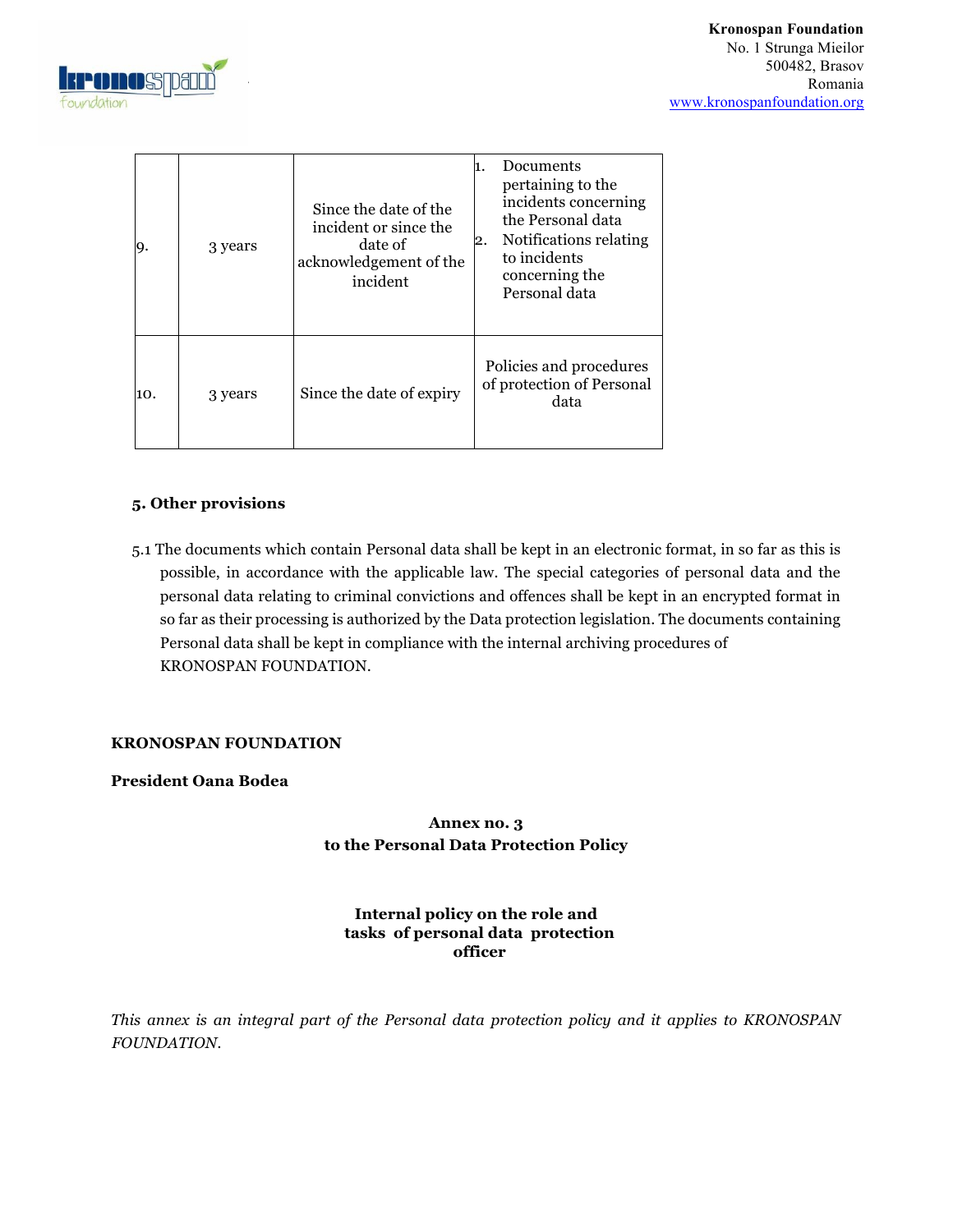

# *This annex contains rules concerning the role and tasks of the personal data protection officer.*

*The terms written in capital letters shall have the same meaning as the terms defined in the Personal Data Protection Policy.* 

#### **1. Appointment of the Data protection officer (DPO)**

1.1. KRONOSPAN FOUNDATION appointed a Data protection officer (DPO), namely Niculescu Ersilia Georgiana.

#### **2. Framing of DPO in the organizational chart of the Foundation**

2.1. DPO is directly subordinated to the President of the Foundation.

#### **3. DPO contact data**

3.1. DPO contact data shall be published internally, in order to ensure that her existence and position are known within the Foundation.

#### **4. Tasks of the Data protection officer**

#### **4.1. DPO main tasks**

- 4.1.1. DPO has a thorough knowledge of the regulations, requirements and standards concerning the Personal data security at the national and European level;
- 4.1.2 DPO pursues actions for the implementation of the Data protection legislation within the Foundation;
- 4.1.4 DPO participates in the creation of the strategy concerning the Personal data protection;
- 4.1.5 DPO monitors the level of compliance of the Foundation with the Data protection legislation;
- 4.1.6 DPO provides information and advice to the Foundation about the obligations to be fulfilled in accordance with the Data protection legislation;
- DPO is bound by professional secrecy or confidentiality with regard to the performance of her tasks.

#### **4.2 Records of processing**

- 4.2.1. DPO makes the inventory and keeps a record of Processing based on the information received from the organisational units, through the personnel with specific duties in the management of processes which involve the Processing of Personal data according to the Records of processing;
- 4.2.2. DPO has the task of keeping the Records of processing, which allow her to carry out the activity of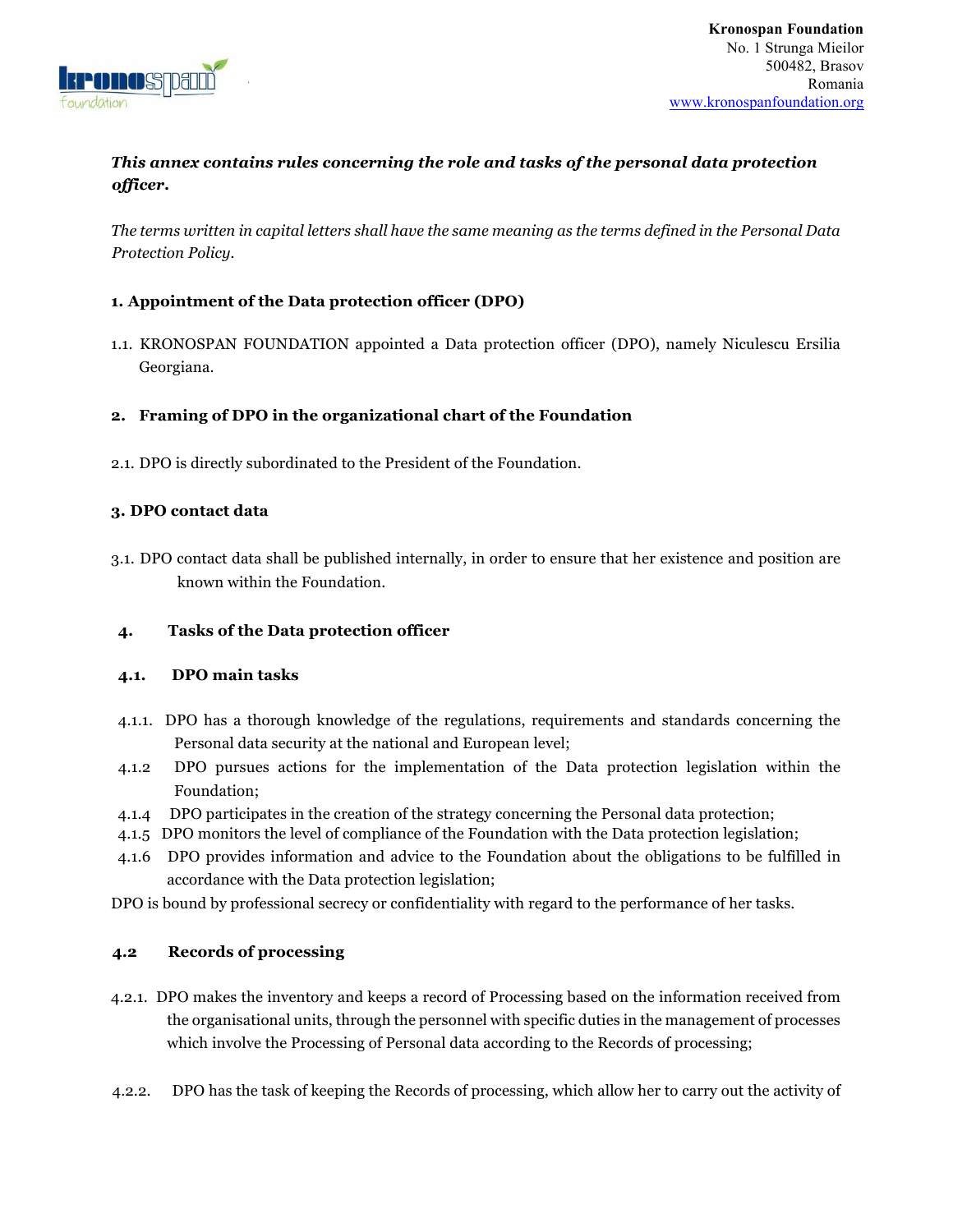

compliance monitoring, of information and counselling of the Foundation.

- 4.3. Notification concerning the personal data breach
- 4.3.1. DPO reports in a timely manner the incidents concerning the personal data breach by the person referred to in art. 2 above.
- 4.3.2. The information will include at least:
	- (i) the description of the incident, including, where possible, the categories and the approximate number of the affected Data subjects, as well as the categories and the approximate number of the affected registrations of Personal data;
	- (ii) the name and contact data of the DPO or of another contact person from whom more information may be obtained;
	- (iii) the description of the possible consequences of Personal data breach;
	- (iv) the description of the measures taken or intended to be taken by the Foundation in order to address the problem of Personal data breach, including, as the case may be, the measures to mitigate its potential negative effects that can occur.
- 4.3.3. In the event that Personal data breach is likely to cause a serious risk to the rights and liberties of the natural persons, DPO shall ensure that the Foundation shall inform the Data subjects about the breach, without undue delay.

#### **5 Obligations of the Foundation to DPO**

5.1. The Foundation will involve DPO in advance in all the Personal data protection-related matters.

5.2. The Foundation shall ensure that DPO will participate in the reunions of the management bodies in which topics that touch the Processing of Personal data are discussed.